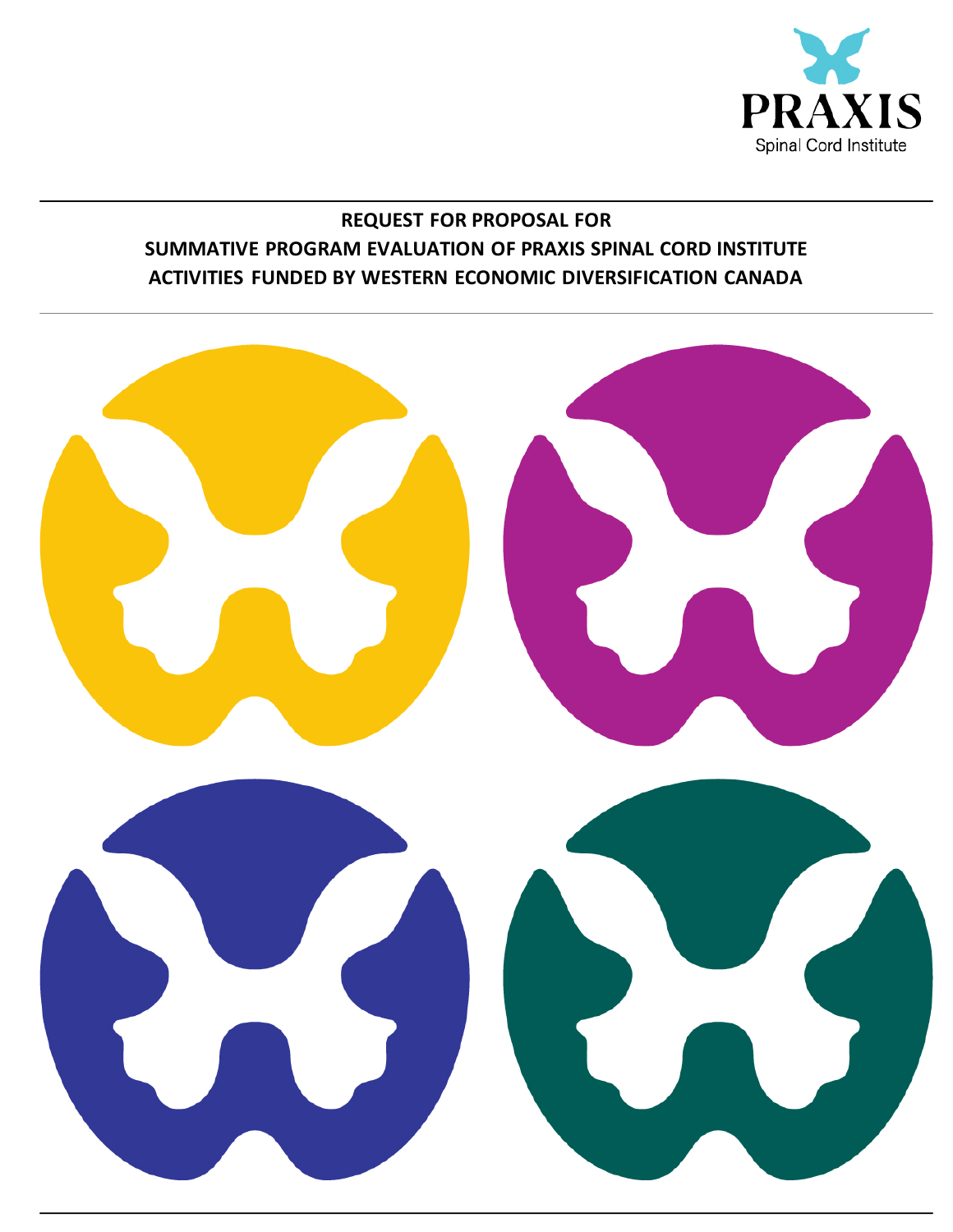#### **1. GENERAL INFORMATION.**

- **a. Purpose**. This request for proposal (RFP) is to contract for **Program Evaluation** services to be provided to the **PRAXIS SPINAL CORD INSTITUTE** from **May 1, 2021 through July 31, 2022**.
- **b. Who May Respond**. Organizations working within Canada.
- **c. Instructions on Proposal Submission**.
	- i. **Intent to Bid Date**. Intent to Bid notices (Schedule A) should be submitted no later than **4:30 PM Pacific Standard Time** on **January 22, 2021**.
	- ii. **Closing Submission Date**. Proposals must be submitted no later than **4:30 PM Pacific Standard Time** on **January 29, 2021.**
	- iii. **Inquiries**. Inquiries concerning this RFP should be directed to: **Diana Tindall,**  [dtindall@praxisinstitute.org](mailto:dtindall@praxisinstitute.org) no later than **4:30 PM Pacific Standard Time** on **January 22, 2021.** Answers to inquiries will be shared with all Offerors who have submitted an Intent to Bid.
	- iv. **Instructions to Prospective Contractors**. Your proposal should be addressed as follows: **Diana Tindall**, Evaluator, Praxis Spinal Cord Institute [dtindall@praxisinstitute.org](mailto:dtindall@praxisinstitute.org)**.** It is the responsibility of the Offeror to ensure that the proposal is received by the Praxis Spinal Cord Institute, by the date and time specified above. Late proposals will not be considered.
	- v. **Conditions of Proposal.** All costs incurred in the preparation of a proposal responding to this RFP will be the responsibility of the Offeror and will not be reimbursed by the Praxis Spinal Cord Institute (hereinafter referred to as Praxis).
	- vi. **Right to Reject**. Praxis reserves the right to reject any and all proposals received in response to this RFP. A contract for the accepted proposal will be drafted based upon the factors described in this RFP.
	- vii. **Notification of Award**. It is expected that a decision selecting the successful contractor will be made within four weeks of the closing date for the receipt of proposals. Upon conclusion of final negotiations with the successful contractor, all Offerors submitting proposals in response to this Request for Proposal will be informed, in writing, of the decision.
	- viii. **Term of Engagement.** The engagement will be for a period of 15 months, subject to milestone reviews. The engagement will commence May 1, 2021. It is expected that the contract shall be an annual contract based on expected services and within the available budget.

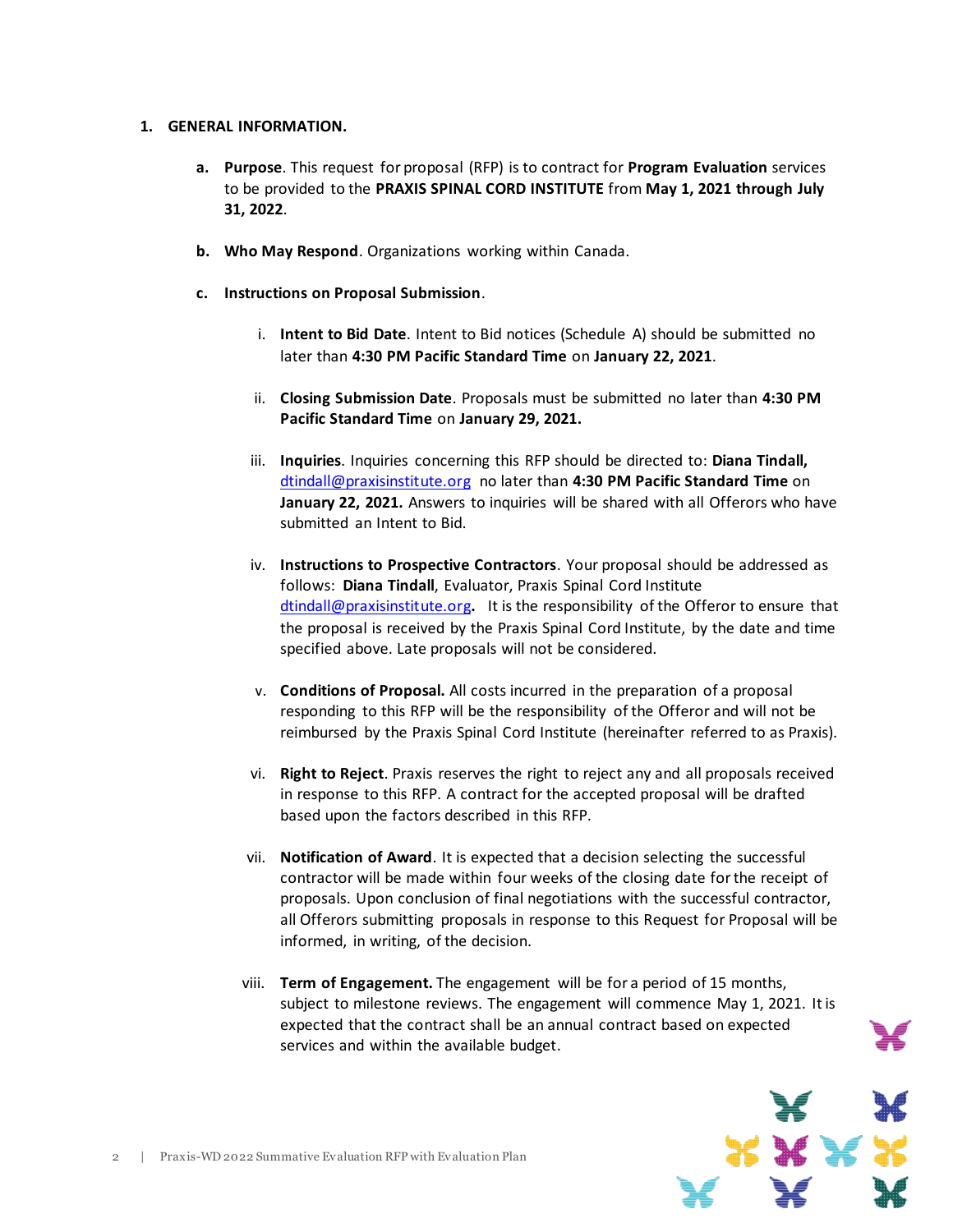#### **d. Description of Our Initiative**

Praxis' origins and relationship with the Government of Canada reach back to 2004, when funds were granted to the Rick Hansen Foundation to launch the Rick Hansen Spinal Cord Injury Registry (RHSCIR) from Health Canada. Most recently, Western Economic Diversification renewal funding will fund Praxis operations for the period 2018-2022, supporting Praxis' projects in a range of areas. This includes enabling strategies and organizational activities that contribute to Praxis' core programs: Cure (Translational Research), Care (Best Practice Implementation), Commercialization, and Informatics.

- Program activities are intended to lead to outputs such as new learning and knowledge translation products, innovation assessments and organizations assisted
- These outputs are intended to lead to new awareness and use of the knowledge created/translated, as well as promising innovative SCI technologies (drugs and devices) being identified and/or assessed, validated and incubated/accelerated.
- These actions are intended to accelerate SCI research toward cure(s), improve and optimize care, and enhance commercialization of innovations.

More detailed information on the Initiative is included in Schedule B.

**2. SCOPE OF SERVICES**. The Offeror shall be readily available to perform the following Program Evaluation services, as requested. The scope of services being requested is attached in Schedule B. The Offeror is encouraged to suggest innovative approaches to the evaluation, including around quantitative analysis, comparing data from different periods, overcoming interviewer fatigue, etc.

Although it is preferable to submit a proposal covering all of the above areas, Praxis will consider proposals for subsets of these areas. The maximum budget for all services and expenses is \$105,000 excluding applicable taxes.

The Offeror shall be prepared to submit detailed billing statements for all services billed monthly, if any, broken down into time increments of no more than a quarter hour. The Offeror shall also include summaries of work performed and time spent on services performed, as discussed below.

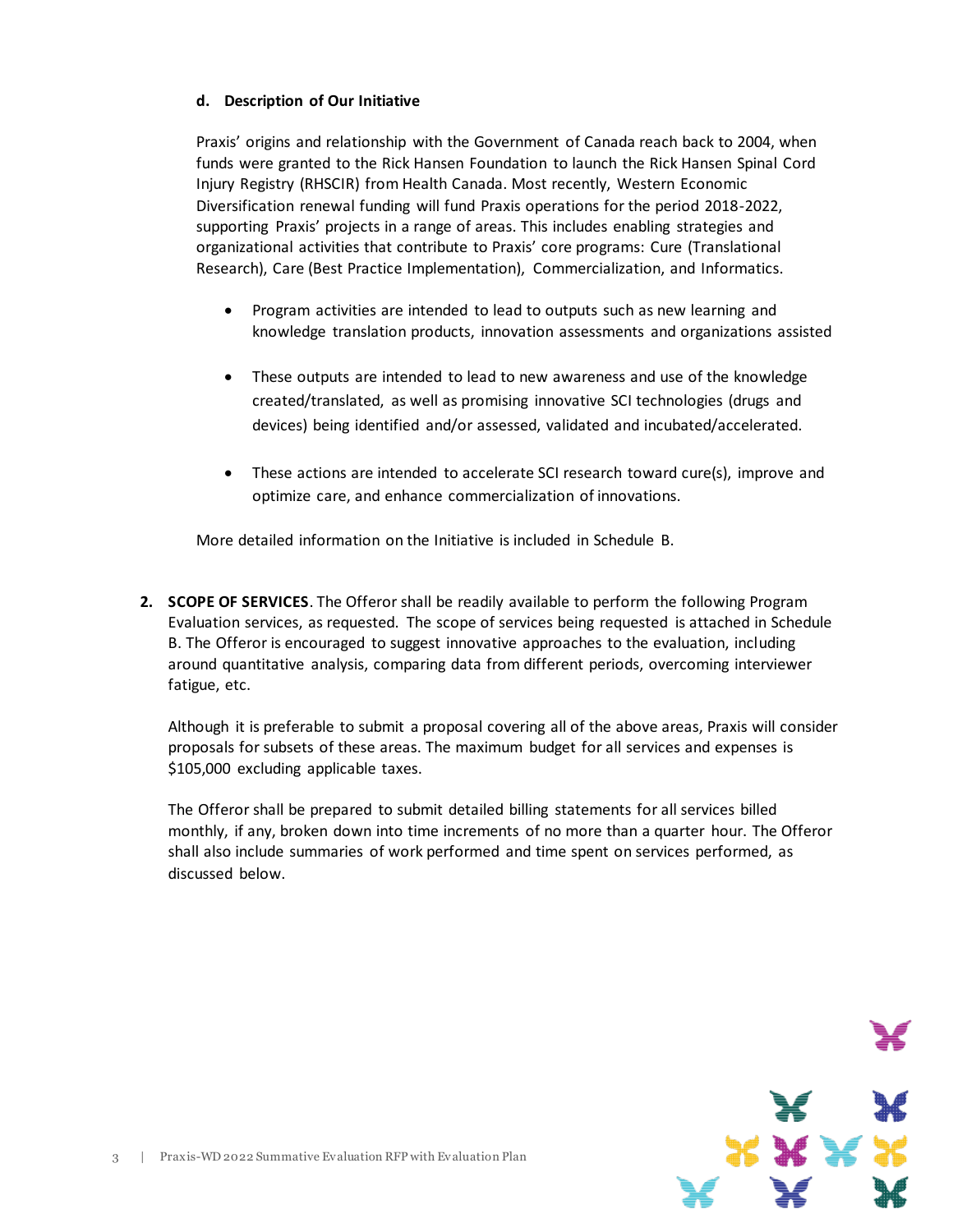- **3. PROPOSAL CONTENTS.** The Offeror, in its proposal, shall, as a minimum, include the following;
	- **a. Approach to Scope of Work**. The Offeror should describe its proposed approach(es) to the work outlined in the attached Scope of Work. This should include strengths of the proposed approach(es), potential challenges (and solutions to them) as well as proposed milestones and deliverables.
	- **b. Experience.** The Offeror should describe its Program Evaluation experience, including the names, addresses, contact persons, telephone numbers and emails of *at least three client references*, preferably including clients similar to Praxis. Experience should include the following categories:
		- i. Experience providing program evaluation services to non-profit or charitable organizations.
		- ii. Experience providing program evaluation services to clients conducting similar programs, *including those which are federally funded*.
	- **c. Organization Information.** If the Offeror is an organization, it should describe its organization type, size, structure, areas of practice, and office location(s).
	- **d. Staff Experience and Qualifications.** The Offeror should have experience in the following areas: with similar clients and program evaluation of similar services. The Offeror should describe the qualifications of staff to be assigned to the project. Descriptions should include:
		- i. Education and employment of each staff.
		- ii. Overall supervision to be exercised.
		- iii. Prior experience of the individual staff with respect to the required experience listed above. Only include resumes of staff likely to be assigned to the project. Background, position in the organization, years and types of experience, and continuing professional education will be considered.
	- **e. Price.** The Offeror's proposed price should include information on the billing rates of each staff member who is expected to work on this project, their expected hours and charges for expenses, if any, such as travel, research, copies, and faxes. Praxis reserves the right to negotiate with the Offeror on the structure of the billing fee payments.
	- **f. Confidentiality.** Staff must ensure the confidentiality of information obtained as a result of their involvement with Praxis matters is maintained.
	- **g. Independence.** The Offeror must provide a statement confirming their independence from Praxis.

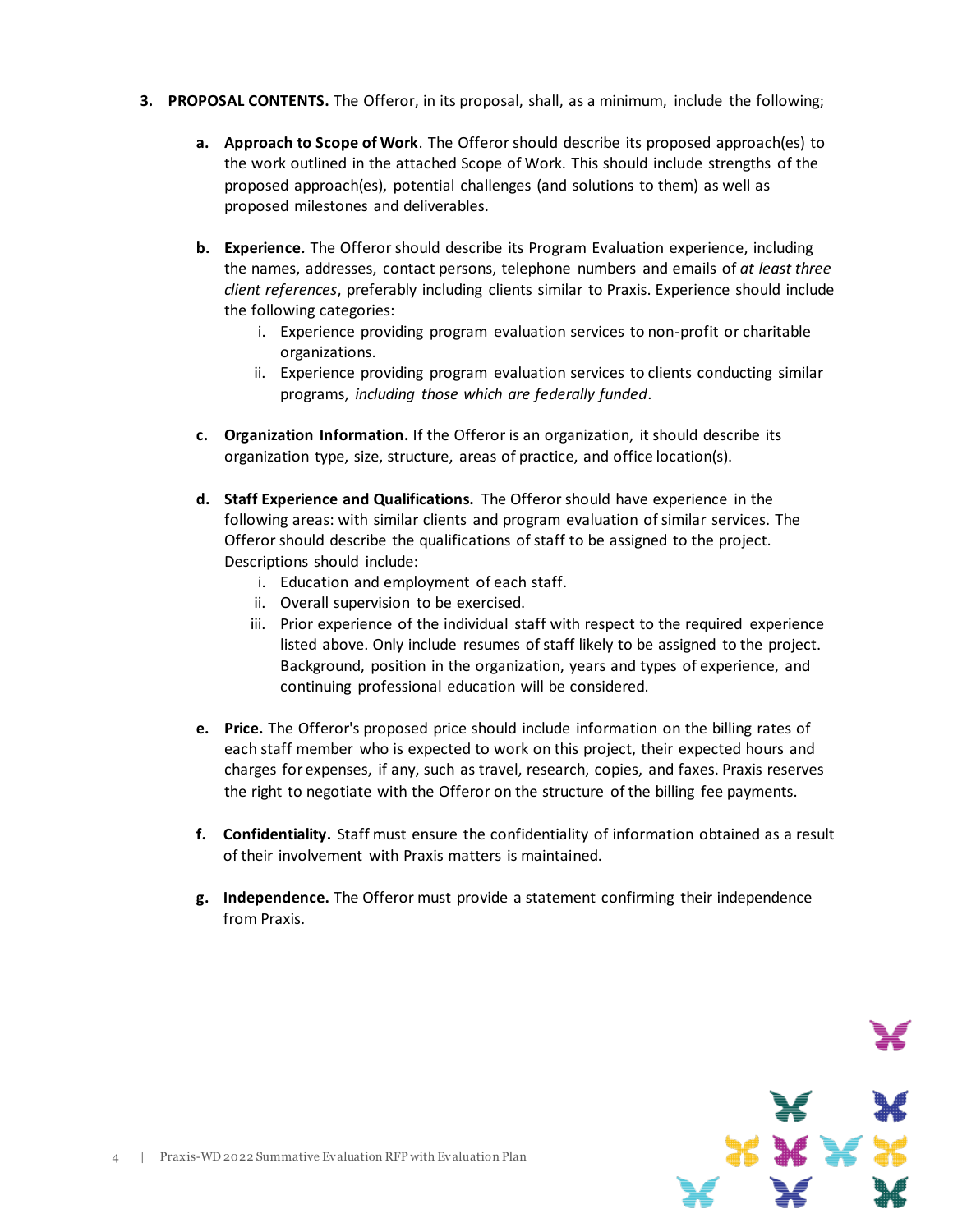#### **4. PROPOSAL EVALUATION**

- **a. Submission of Proposals**. All proposals shall be submitted to [dtindall@praxisinstitute.org](mailto:dtindall@praxisinstitute.org) by **4:30 pm PST** on **January 29, 2021**.
- **b. Evaluation Procedure and Criteria**. A review committee will review proposals and may request an interview or meeting with some qualified Offerors prior to final selection. Proposals will be reviewed in accordance with the following criteria:
	- 1. Proposed approach to scope of work.
	- 2. The Offeror's experience with similar clients and evaluation of similar programming.

3. Level of experience and qualifications of the individual(s) identified to work on this evaluation.

- 4. Cost.
- 5. Value in Kind.
- 6. Interviews, if conducted.
- 7. Response from references.
- 8. Other

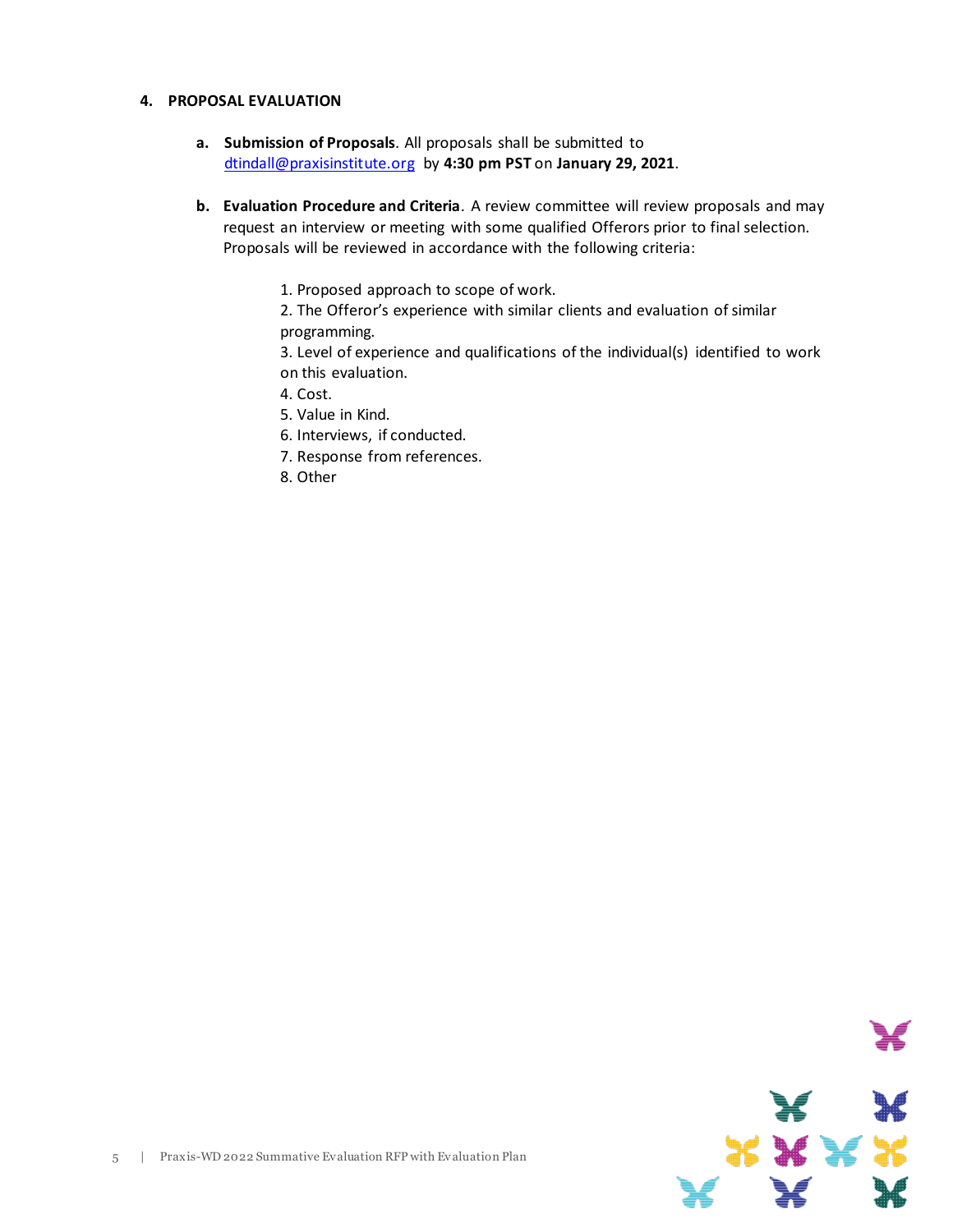## Notice of Intent to Bid

This is to declare that the undersigned intends to respond to the Praxis Spinal Cord Institute's:

#### **Request for Proposals,**

### **Summative Program Evaluation of Praxis Activities Funded by WD**

| Company               |                                                    |              |  |
|-----------------------|----------------------------------------------------|--------------|--|
|                       | (legal entity of intended signatory to a contract) |              |  |
|                       | <b>Mailing Address/Phone/Email</b>                 |              |  |
| <b>Contact Person</b> |                                                    |              |  |
|                       | <b>Authorized Signature and Date</b>               |              |  |
| <b>Print Name</b>     |                                                    | <b>Title</b> |  |

Return by email no later **than 4:30 PM Pacific Standard Time** on **January 22, 2021** to: [dtindall@praxisinstitute.org](mailto:dtindall@praxisinstitute.org)

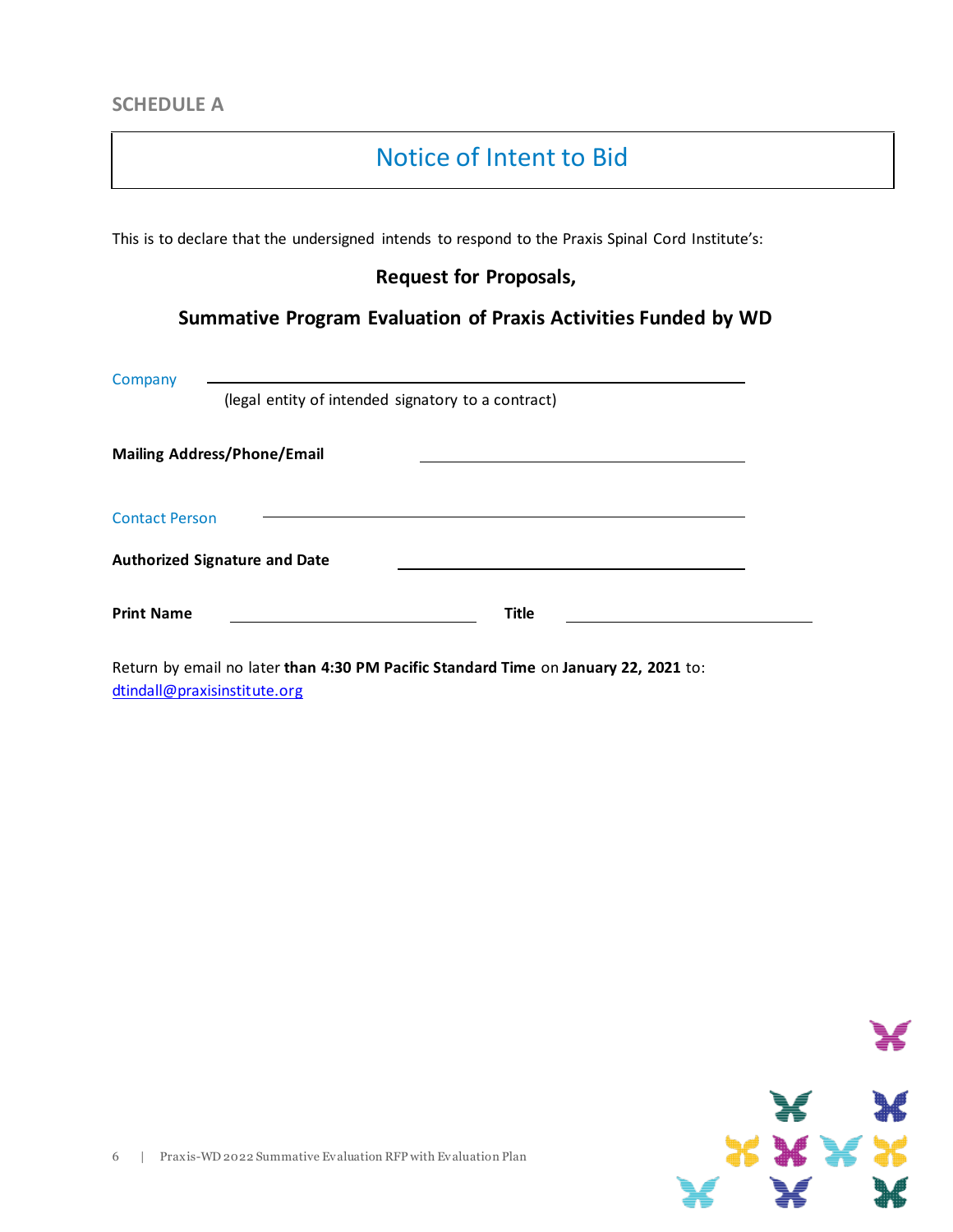**SCHEDULE B**

# Summative Evaluation Plan

Evaluation of Praxis Spinal Cord Institute activities funded by Western Economic Diversification Canada 2018 to 2022

16Dec2020

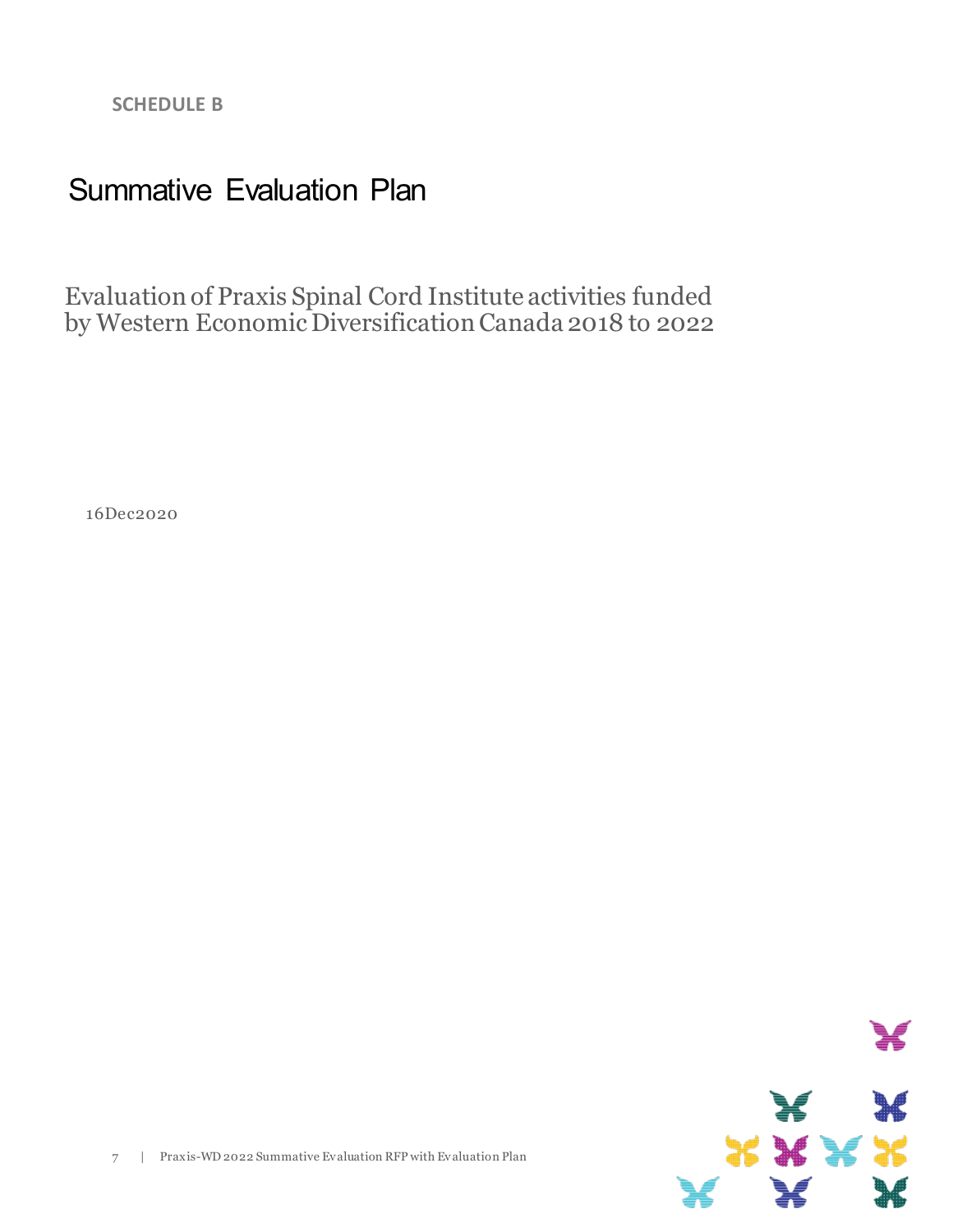### 1. INTRODUCTION

The Praxis Spinal Cord Institute (Praxis) has received funding from Western Economic Diversification Canada (WD) that funds activities from April 1, 2018 to March 31, 2022. This follows a previous WD investment over 5 years (2013-2018).

Between January 2021 and June 2022, Praxis will undertake a summative evaluation related to those activities between April 1, 2018 through March 31, 2020, as well as relevant activities under previous agreements.

This evaluation will provide independent, credible views on the effectiveness of the implementation to date of the Praxis-WD Initiative, assess achieved outcomes in the planned timeframe and meet the accountability requirements in the Funding Agreement between Praxis and WD. Results and recommendations from the evaluation will be used to improve implementation for successful future program delivery.

### 2. PROFILE

Praxis is a not-for-profit organization that drives research and innovation of spinal cord injuries (SCI) around the world. Praxis aims to accelerate innovation adoption, resulting in better health outcomes for Canadians with SCI, reduced healthcare costs, and enhanced economic growth in the biomedtech sector.

Praxis' vision is a world without paralysis after spinal cord injury. Its mission is:

- To lead collaboration across the global SCI community by providing resources, infrastructure, and knowledge;
- To identify, develop, validate, and accelerate the translation of evidence and best practices to reduce the incidence and severity of paralysis after SCI; and
- To improve healthcare outcomes, reduce long-term costs, and improve the quality of life for those living with SCI.

To achieve this mission, Praxis has mobilized a national and international network, including researchers, clinicians, innovators, entrepreneurs, investors, policy makers, community service providers and individuals with SCI (consumers). This has resulted in unprecedented levels of multidisciplinary collaboration and expertise being applied to key issues.

As of 2020, Praxis has a 13-member international Board of Directors, with expertise in spinal cord injury, health care, health care administration, venture capital/philanthropy, commercialization, financial management, government, entrepreneurship and innovation. Including the CEO, Senior Management, and staff, there are roughly 50 full time equivalent (FTE) people at Praxis.

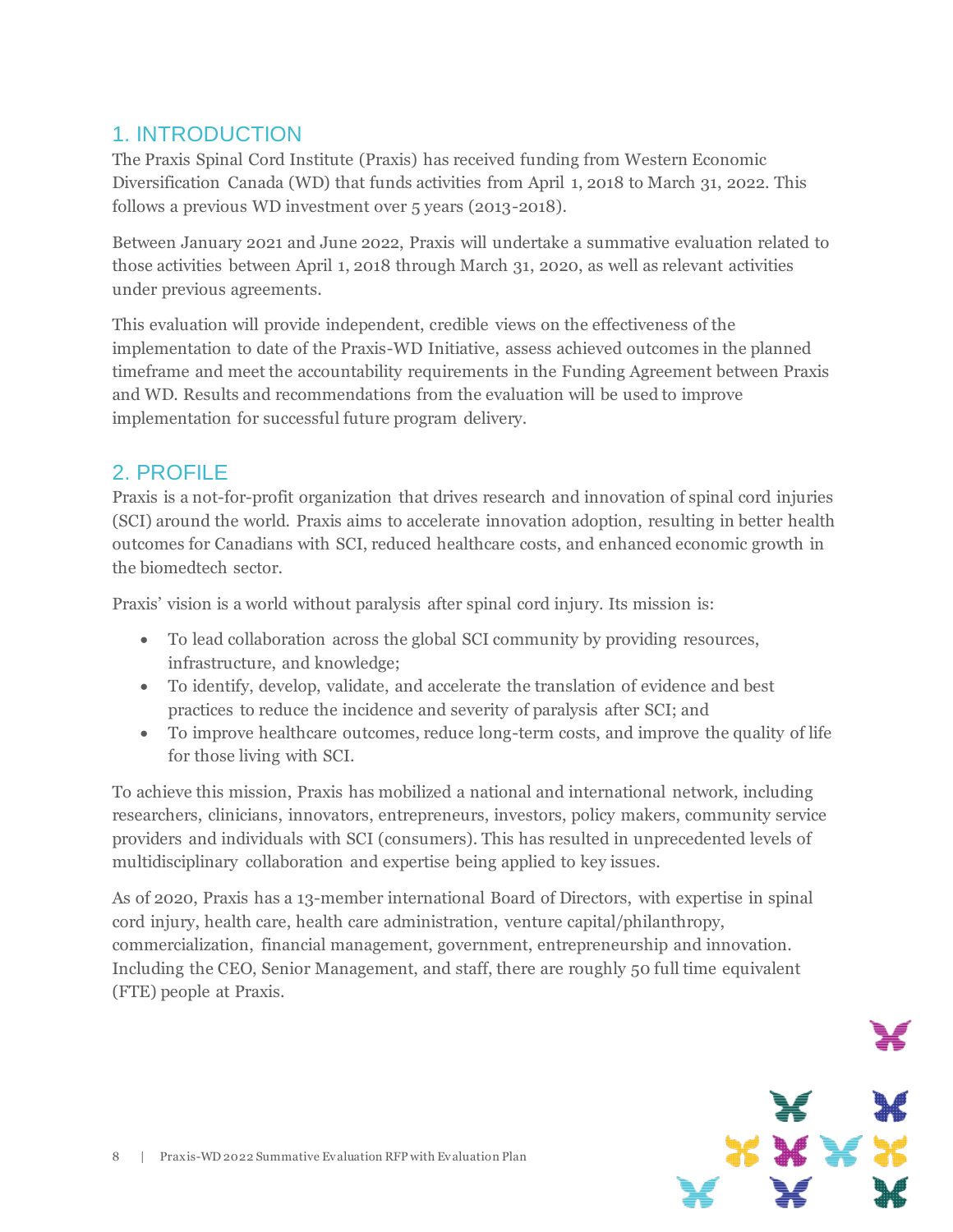### 2. CONTEXT

It is estimated that over 86,000 people are living with traumatic and non-traumatic spinal cord injuries in Canada, and thousands of new injuries occur each year.<sup>1</sup> While the incidence of SCI in Canada is low compared to other chronic health conditions, SCI is the second most expensive condition for which to care.<sup>2</sup> Causes of traumatic SCI are most often falls (49%), transportation (26%) and sports (15%). Response to an individual traumatic SCI includes acute, rehabilitative, emergency, primary, mental health, home and long-term care and adaptive equipment. Canadians with traumatic SCI are more often re-hospitalized, need contact with a physician and/or require home care services than the general population.

The estimated present value lifetime cost of a traumatic SCI ranges from \$1.5 million to \$3.1 million (2015 CAD), depending on the severity of injury. The annual economic burden associated with traumatic SCI in Canada is estimated at \$2.75 billion (2015 CAD).<sup>3</sup>

Much of this cost is believed to be avoidable and presents significant potential for cost savings.

#### **WD CONTRIBUTION TO PRAXIS**

Praxis' origins and relationship with the Government of Canada reach back to 2004, when funds were granted to the Rick Hansen Foundation to launch the Rick Hansen Spinal Cord Injury Registry (RHSCIR) from Health Canada. Most recently, Western Economic Diversification renewal funding of \$23.6 million was announced in Budget 2018, to fund Praxis' operations for the period 2018-2022.

Western Economic Diversification funding to Praxis is expected to contribute to the following WD departmental results:

- Western Canadian businesses are innovative, e.g., small and medium sized enterprises (SMEs) develop new products, processes, services, and/or technologies that reach prototype and/or market entry, and participants in the Rick Hansen SCI Registry receive best practice care.
- Businesses invest in the development and commercialization of innovative technologies in Western Canada.

The 2019 Western Canada Growth Strategy emphasizes high-growth western firms and commercialization of technologies as key priorities under its diversification pillar.

#### **STRATEGIC GOALS**

 $\overline{a}$ 

WD funding is being used to achieve four of Praxis' eight strategic goals. These four goals are the focus of three Praxis strategies: Translational Research, Best Practice Implementation and Commercialization. They are also supported by several integrated platforms: Network Development, Consumer Engagement, Informatics, RHSCIR, Return on Investment (health

<sup>&</sup>lt;sup>3</sup> Krueger H, Noonan VK, Trenaman LM, Joshi P, Rivers C. The economic burden of traumatic spinal cord injury in Canada. Chronic Dis Inj Can. 2013;33(3):113–122.



<sup>&</sup>lt;sup>1</sup> Noonan V, Fingas M, Farry A, et al. The incidence and prevalence of spinal cord injury in Canada: a national perspective. Neuroepidemiology. 2012;38(4):219–226.

<sup>2</sup> The most common is infantrespiratory distresssyndrome.WinslowC,Bode RK, Felton D, Chen D, Meyer PR Jr. Impact of respiratory complications on length of stay and hospital costs in acutecervicalspine injury. Chest. 2002;121(5):1548–1554.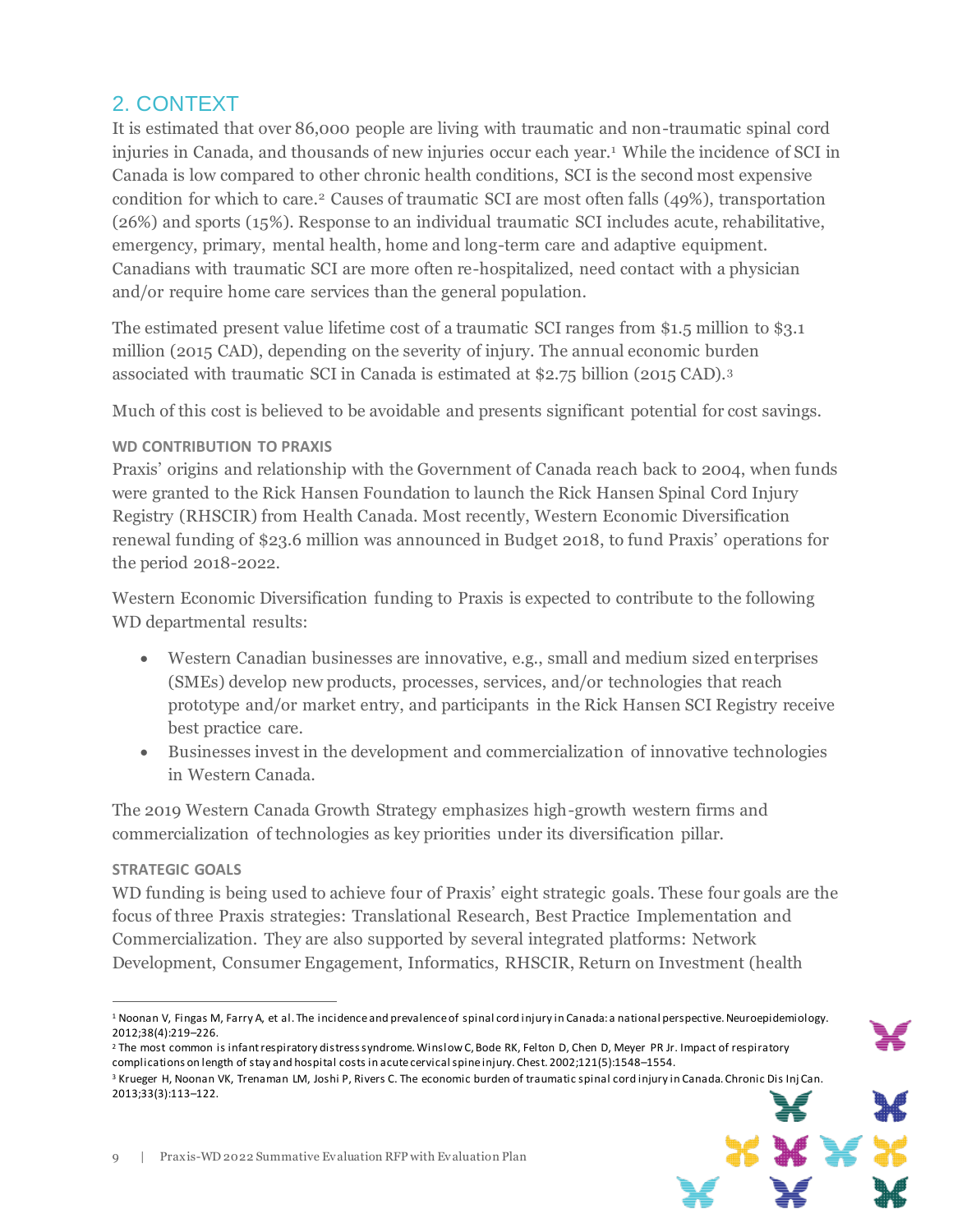economics and performance management), as well as Management and Administration. The four strategic goals are:

#### *Strategic Goal 1: To further our understanding of the biology and physiology of SCI.*

Biomarkers in the acute phase of SCI have been identified as a focus for Praxis. Biomarkers are objectively measurable characteristics that are indicators of normal or pathological biological processes. Biomarkers can be used to objectively stratify injury severity, predict outcomes, and serve as surrogate outcome measures for therapeutic interventions. Praxis is particularly interested in the translation of acute biomarkers to develop precision (personalized) medicine strategies in SCI based on understanding the individual-to-individual variations in biomarker expression after SCI and their relationship to predicting treatment outcomes.

#### *Strategic Goal 2: Support the development of promising therapies for neurorestoration in acute and chronic SCI.*

There are currently no proven cellular or pharmaceutical interventions available for restoring neurological function after spinal cord injury. However, rehabilitation strategies that can enhance regeneration and/or neuro-recovery using technology offer possibilities for restoring an individual's function. Praxis supports activities related to spinal stimulation, standardized functional electrical stimulation (FES) treatments, activity-based rehabilitation therapies and validation of outcome measures and datasets for clinical studies and care.

#### *Strategic Goal 3: Achieve evidence-informed equitable care for Canadians sustaining an SCI in Canada and address gaps in knowledge that will advance SCI care and facilitate future SCI cure(s).*

Following a SCI, individuals require optimal care while on route to specialized centres, during in-patient acute and rehabilitation care and to maintain their health and wellness in the community. Praxis has examined how to optimize patient flow and reduce fragmentation across the healthcare continuum, change clinician behavior to implement best practices, and support the development and implementation of standards for SCI Acute and Rehabilitation hospitals in partnership with Accreditation Canada. Praxis continues to develop standards and metrics to monitor and improve care, ensure best practices are implemented, particularly in the community phase, and fill gaps in knowledge. Praxis has focused on the creation of a patientcentred National SCI Care, Health and Wellness Strategy to integrate SCI care projects into a comprehensive strategy, which can be implemented by Praxis' partners.

#### *Strategic Goal 4: Bring a greater number of innovations to market that will directly benefit people with SCI.*

Praxis defines commercialization as the process of introducing a new product or production method into the market, including the sustainable implementation into the delivery of healthcare, in order to achieve a return for stakeholders. Praxis has successfully supported the early development of several consumer-focused innovations and continues to identify and support promising and high priority innovations that contribute to economic growth in Canada's biomedtech sector. Praxis aims to accelerate the commercialization process for innovative therapeutics and medical devices for paralysis and secondary complications following SCI, facilitate the implementation of innovative therapeutics and medical devices into the delivery of

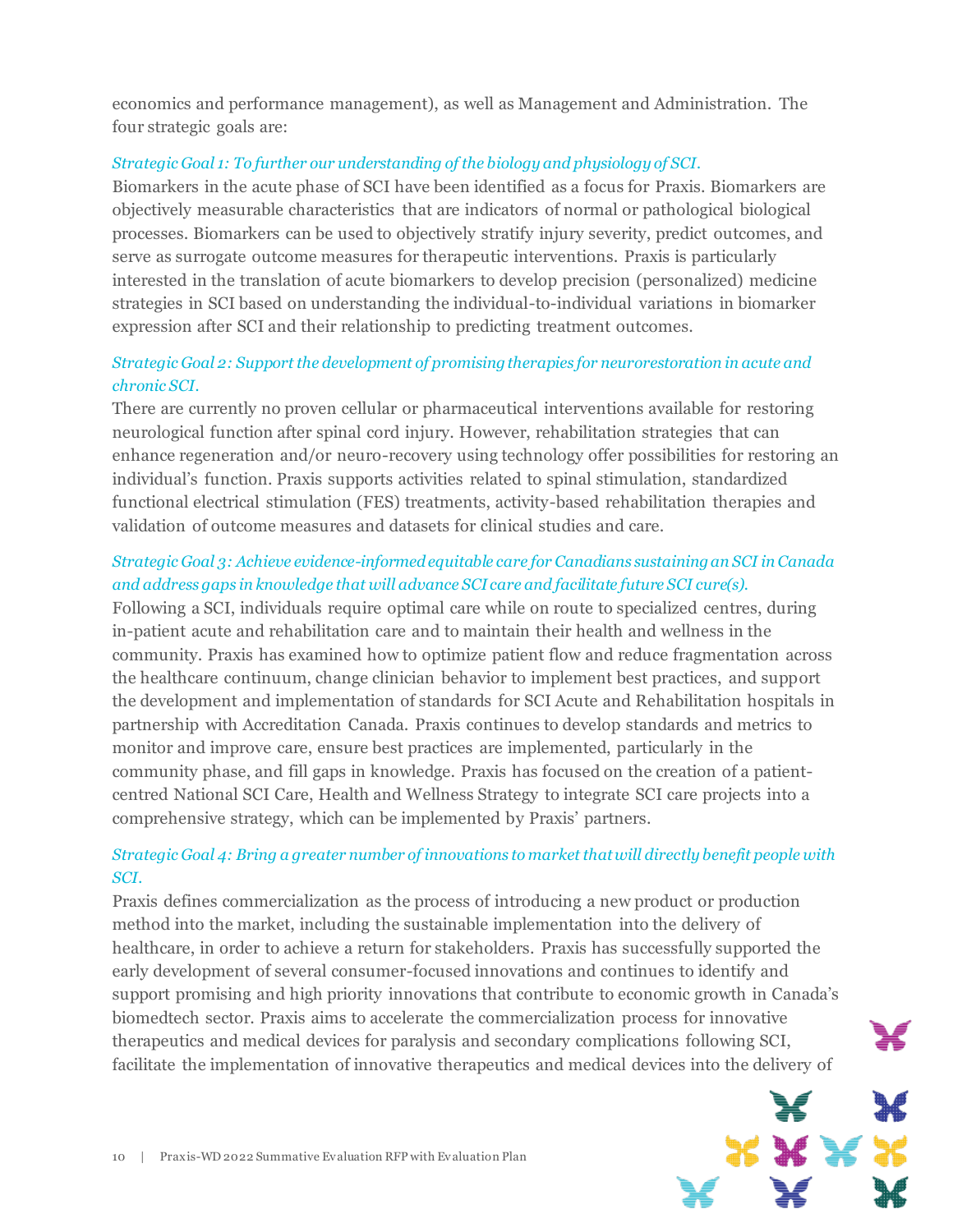healthcare for people with SCI, and increase both investor and industry engagement as well as participation in SCI research and development.

### 3. BUDGET

As per the Government of Canada Budget 2018, Western Economic Diversification will allocate \$23.6 million to Praxis, in equal instalments of \$5.9 million per year, from 2018 – 2022. This is renewal funding that follows a previous WD investment of \$35 million over 5 years (2013-2018).

(\$000s) **F2019 F2020 F2021 F2022 Total** Strategic Goals 1 & 2 (Translational Research) \$1,870 \$2,250 \$2,200 \$1,470 \$7,790 Strategic Goal 3 (Best Practice Implementation) \$1,650 \$1,950 \$1,800 \$1,750 \$7,150 Strategic Goal 4 (Commercialization)  $\frac{1}{480}$  \$480 \$900 \$1,000 \$680 \$3,060 Informatics  $\begin{array}{ccc} \text{Informations} & \text{[1]} & \text{[1]} \\ \text{[1]} & \text{[1]} & \text{[1]} \\ \text{[1]} & \text{[1]} & \text{[1]} \\ \text{[1]} & \text{[1]} & \text{[1]} \end{array}$ Operating Costs **61,000** \$1,000 \$1,000 \$1,000 \$1,000 \$4,000 **ANNUAL TOTAL \$5,400 \$6,500 \$6,400 \$5,300 \$23,600**

Funds will be allocated as follows:

### 4. SUMMARY LOGIC MODEL

Funding from WD flows through three integrated strategies: Translational Research (as expressed in Strategic Goals 1 & 2), Best Practice Implementation (Strategic Goal 3), and Commercialization (Strategic Goal 4) to contribute to three identified outcomes:

- SCI research accelerated towards the cure.
- Improved and optimized delivery of care related treatment(s) across Canada.
- Enhanced development and commercialization of innovative technologies.

These outcomes will then contribute to Praxis' Vision, as described in Figure 1 (next page) and in the more detailed logic model in Appendix A: Praxis Initiatives Supported by WD, F2019-F2022 – Logic Model.

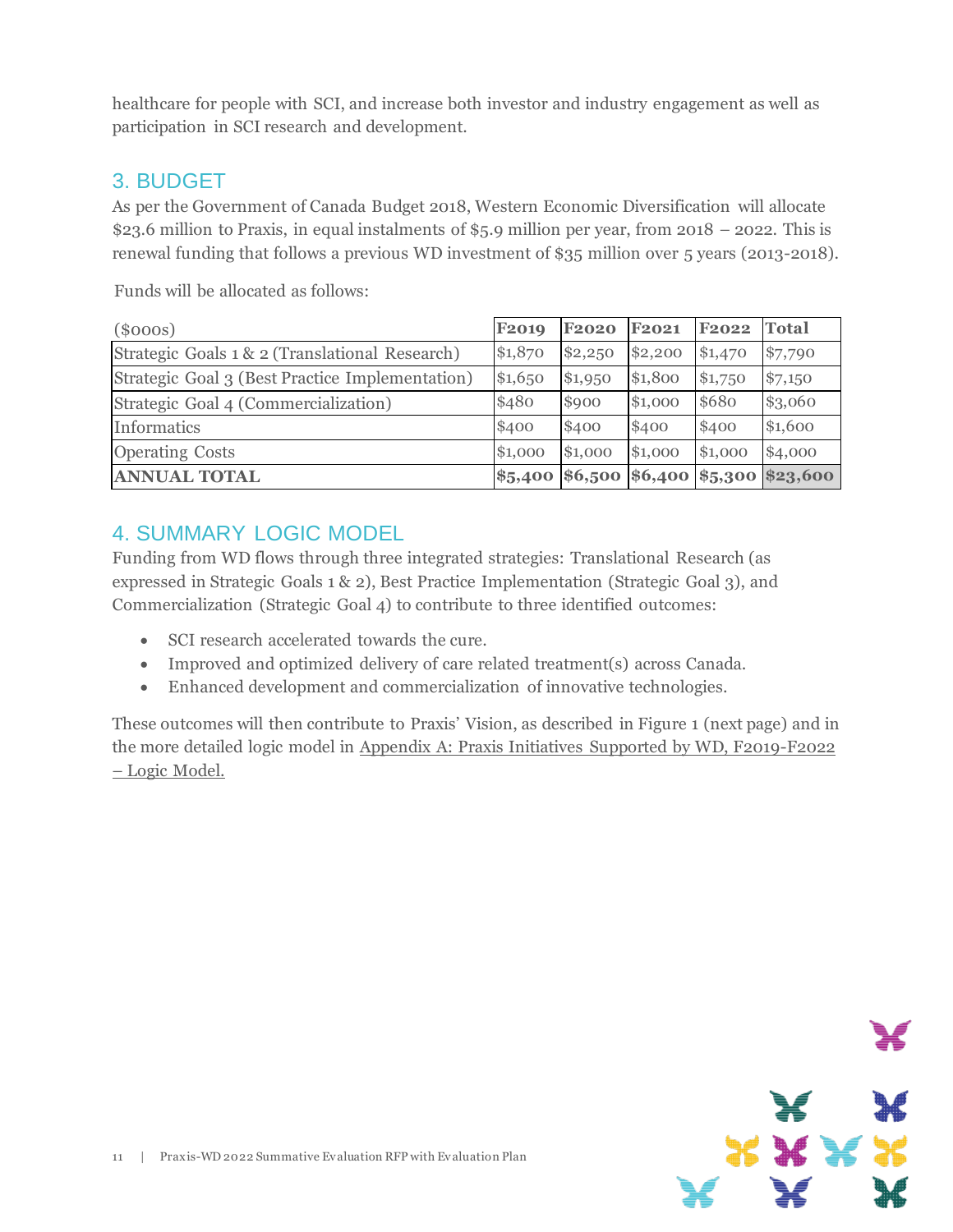#### *FIGURE 1: LOGIC MODEL WD FUNDED ACTIVITIES AND THE LINK TO PRAXIS VISION*

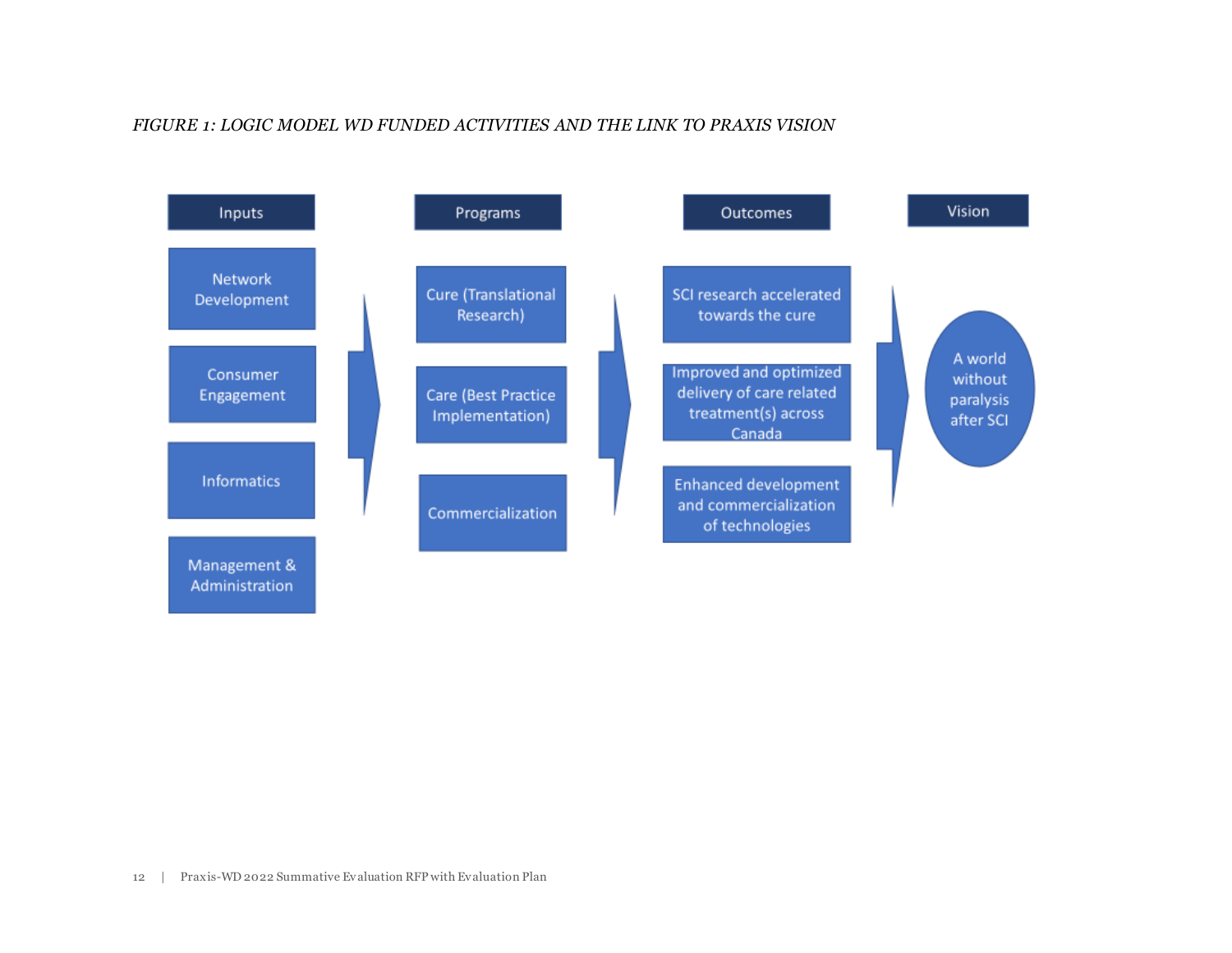## 5. PRAXIS-WD PROJECTS

Between strategies and platforms, WD has or is funding 31 projects between April 1, 2018 and September 30, 2020. These projects involve multiple partners including healthcare practitioners, post-secondary institutions, entrepreneurs, and people with SCI as well as the organizations which work on their behalf. As of September 2020, these projects were:

### **Translational Research**

- Activity-Based Therapy (ABT)
- The Canadian-American Spinal Cord Perfusion Pressure Monitoring and Biomarker Study (CASPER)
- Cerebrospinal Fluid Pressure Monitoring and Biomarker Validation (CAMPER)
- Indigenous Professorship
- Machine Learning Lab
- Gut Reactions-Changes to Gut Bacteria After Human SCI Can Alter a Person's Ongoing Health (Microbiome) Study
- Imaging
- Open Competition for Outcome Measures (Outcome Measures)/MaRS • Challenge
- Recovery of Upper Limb Function in Persons with spinal cord injury: Leadln study (Myndmove)
- Rick Hansen SCI Registry (RHSCIR) 2.0
- Rick Hansen SCI Registry (RHSCIR) 3.0
- Spinal Stimulation

### **Informatics**

- Emergency Department Patient App
- Global Research Platform
- Praxis Data Platform

### **Best Practice Implementation**

- Accreditation SCI Service Standards, SCI Indicators and Qmentum
- SCI Epidemiology (Traumatic and Non-Traumatic)
- ISNCSCI exam (for traumatic SCI BPI)/ISNCSCI (for non-traumatic SCI BPI)
- National SCI Care, Health and Wellness Strategy
- Physical Activity Best Practice Implementation
- Standing & Walking Best Practice Implementation (S&W BPI)
- Canadian SCI Network
- Spinal Cord Independence Measure Best Practice Implementation (SCIM BPI)
- SCI Guidelines and SCIRE Professional
- SCI COVID Awards

### **Commercialization**

- BioDesign-based Development of Innovative Solutions for Spinal Cord Injuries (BioDesign Israel)
- Wheelchair Activity Tracker (GeorgiaTech)
- Canadian-Indian Research Collaborative in SCI Innovations (IC Impacts)
- Investor/Pitch Events
- SCI Accelerate
- SCI Incubate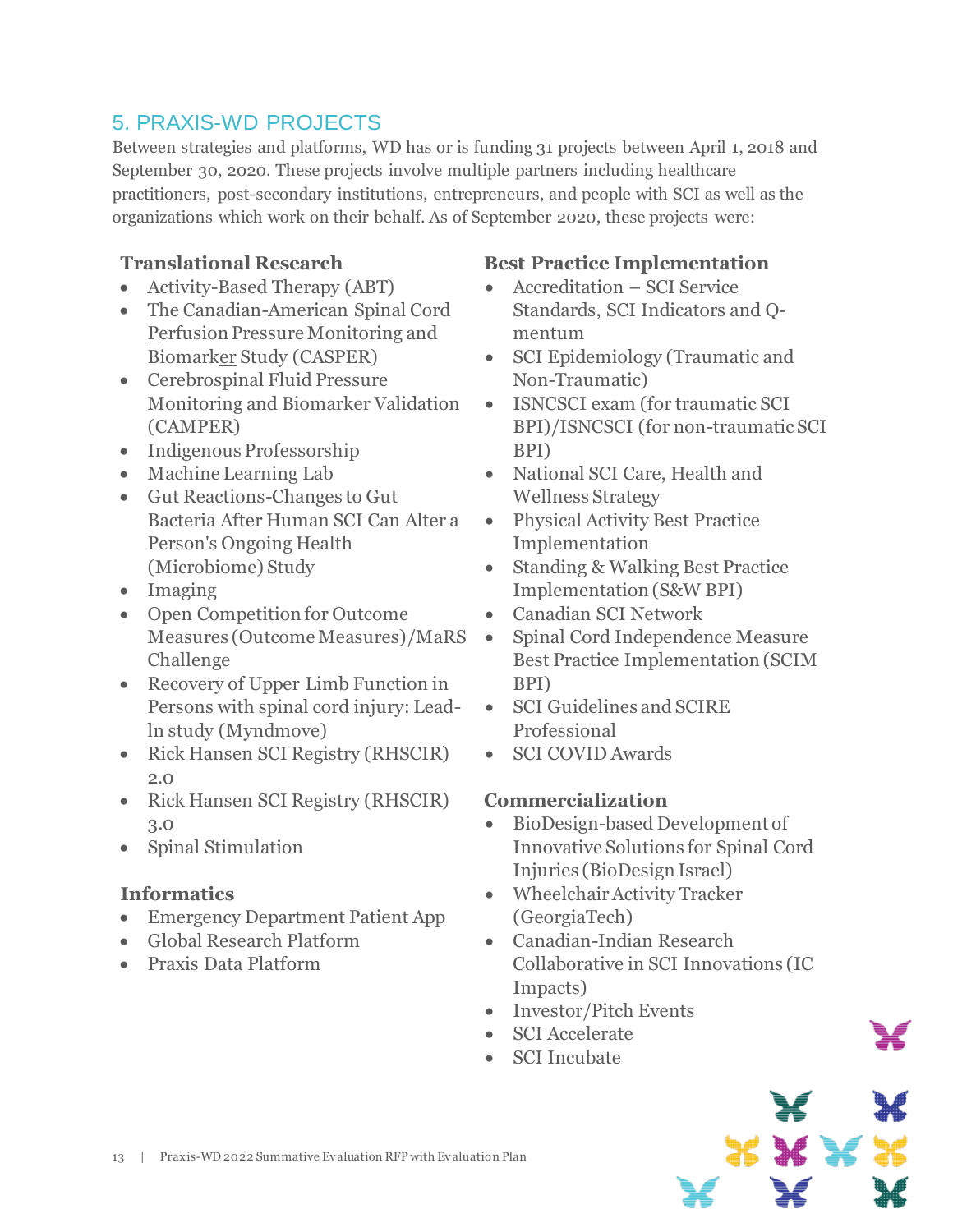Additional details on these projects are included in Appendix B: Project Descriptions.

### 6. PRAXIS STAKEHOLDERS

In addition to the Praxis project leads associated with Praxis projects, Praxis stakeholder groups are:

- Persons with SCI (consumers) and their families and caregivers
- Community service providers
- Consumer service/advocacy organization representatives
- Current Praxis staff
- Clinicians, SCI care practitioners, and other staff in centres providing SCI care
- SCI researchers and innovators, and other persons involved in SCI research, care, and treatment
- Entrepreneurs, investors and business persons involved in the pharmaceutical, biotechnological, or medical markets
- Federal and provincial government officials and policy makers
- International collaborators India, China, Israel
- International SCI organizations
- Accreditation candidates

The role and relationship between Praxis and its different stakeholder groups vary. Some are collaborative, some are clients, some approach being competitors.

### 7. EVALUATION GOVERNANCE

The evaluation will be governed by Evaluation Advisory Committee (EAC), managed by Praxis, and supported by contracted external evaluators.

The Evaluation Advisory Committee will provide guidance to the evaluation. The EAC will be comprised of five to seven people from stakeholder organizations and groups (including Praxis). The EAC members will be selected for expertise related to the Praxis-WD Initiative as described in the Initiative Business Plan. The responsibilities of the EAC will include meeting once every quarter between January 2021 and July 2022. The Evaluation Advisory Committee (EAC) will review the evaluation planning document and participate in an analysis session of point-form results.

Praxis' internal evaluation team will oversee the evaluation, coordinate access to internal data and past reports, and will provide feedback and final approval for the draft deliverables.

The contracted external evaluators will adhere to the standards and ethics of a recognized professional society or association. At least one contracted eternal evaluator will be designated a Credentialled Evaluator (CE) by the Canadian Evaluation Society. The contracted external evaluators will be responsible for the collection of data, for the data analysis, and for preparing and finalizing all evaluation deliverables.

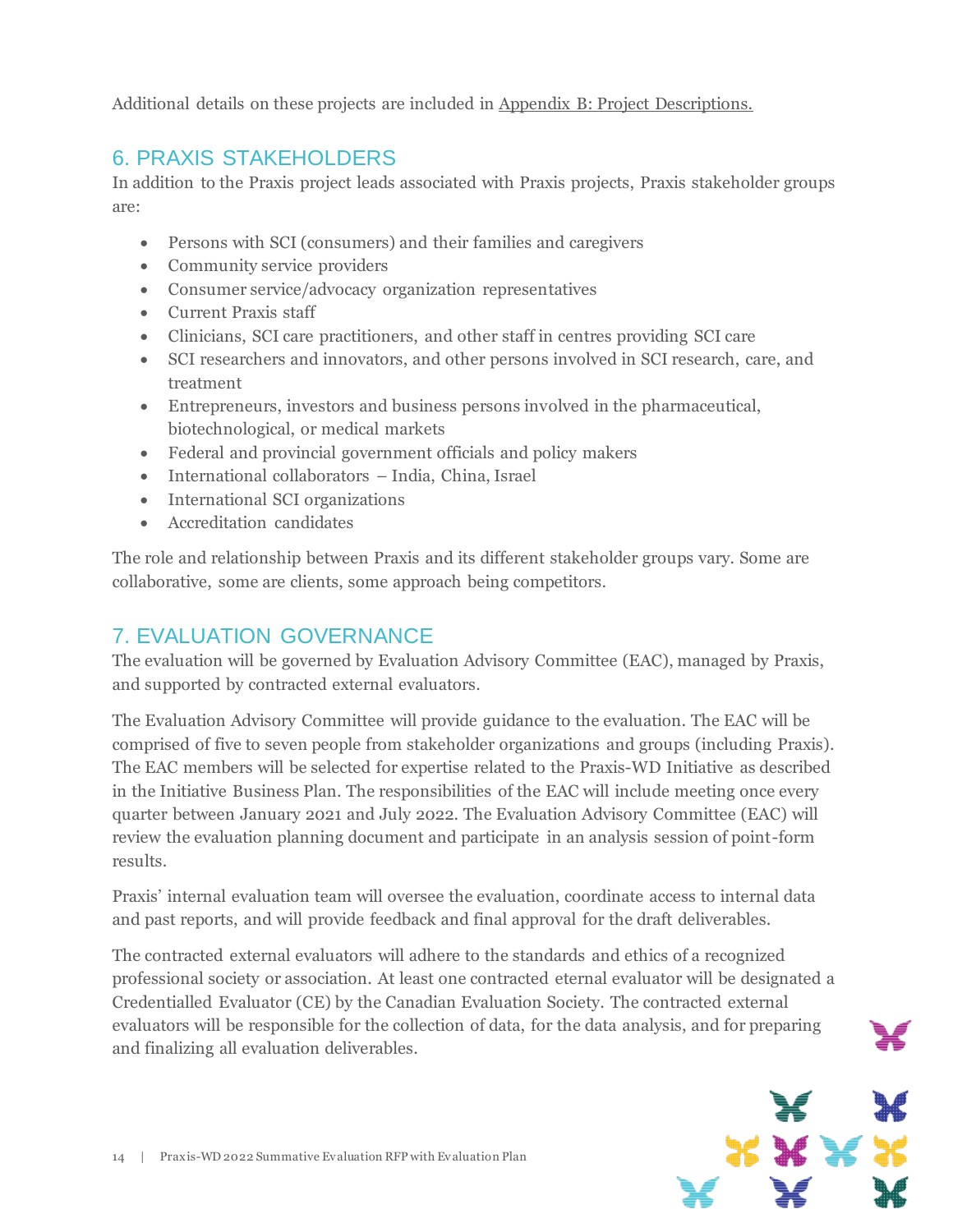### 8. APPROACH

The evaluation will use mixed methods and multiple lines of evidence to determine and confirm the evaluation questions. This evaluation will build on the good practices of previous mid-term and summative evaluations. Specifically, the prior evaluations benefited from an EAC with a wide-ranging representation of stakeholder interests that worked well together. Strong stakeholder engagement and clear communication, as well as the practice of delivering technical reports by line of evidence were similarly beneficial. The evaluation will continue to incorporate the better practices of federal evaluation practice.<sup>4</sup>

As well, this evaluation will use:

- a consumer-centric/human-centric approach focusing on positive changes for people with SCI
- further detail on the contribution to knowledge generated in/by Praxis and Praxis' contribution to the global research on SCI (e.g. themes, areas of focus)
- deliverables staged to align with phases of the evaluation, giving the EAC additional time for review and reflection
- and participatory analysis (e.g. data parties).

The main four-year period covered by the evaluation is relatively short to demonstrate and evaluate outcomes. This limitation will be explicitly addressed by each line of evidence. To the extent possible, a longer time frame (e.g., 9+ years) will be used. Incremental impact which distinguishes between the impact of WD contributions and other contributing factors will also be specifically addressed throughout the evaluation.

### 9. EVALUATION QUESTIONS

Evaluation questions identified for this evaluation relate to Relevance, Implementation, and Outcomes, namely:

#### *Relevance*

- 1. Does the Initiative continue to meet an ongoing need and be aligned to the federal government's priorities?
- 2. What are the Initiative's key strengths and challenges?
- 3. What emerging opportunities, including policy-related opportunities, could Praxis explore in the future?

#### *Implementation*

 $\overline{a}$ 

- 4. To what extent has the current Agreement been implemented in accordance with its design, and delivered planned outputs?
- 5. How have the COVID-19 pandemic and recovery efforts impacted the Initiative in the short to medium term?



<sup>4</sup> This will bethe second evaluation of WD's funding to Praxis under the Government of Canada's *Policy on Results* (2016). The *Policy* and links to the related *Directive on Results* can be found at https://www.tbs-sct.gc.ca/pol/doc-eng.aspx?id=31300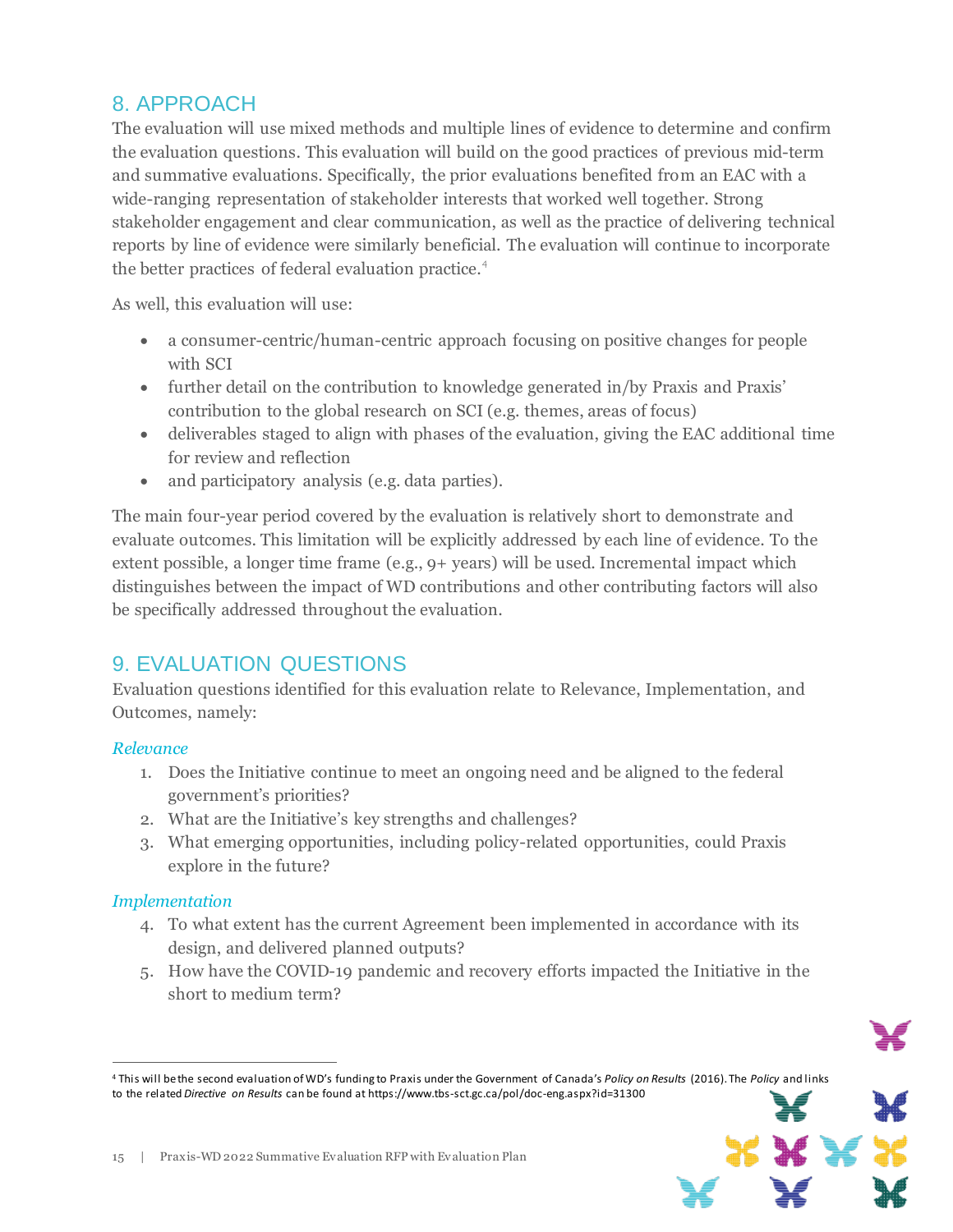- 6. How has an Integrated Knowledge Translation (IKT) approach been implemented to engage consumers in the Initiative's research?
- 7. How are sex and gender equity (SGE) considerations incorporated by the Initiative?
- 8. What improvements, if any, could be made to the implementation to improve achievement of the expected outcomes?

#### *Outcomes*

- 9. To what extent has the Initiative contributed to:
- Increased knowledge about SCI (*translation*).
- Improved delivery of care (*best practice implementation*).
- Reduced health care and consumer costs (*economic activity*).
- More innovations being ready to demonstrate or use (*commercialization*).
- 10. In what key ways have the Initiative's implementation and outcomes changed over the past nine or more years?
- 11. Is WD funding of Praxis contributing to long term Praxis sustainability?

### 10. EVALUATION MATRIX

A document and database review, internal and external stakeholder interviews, an online survey of stakeholders and case studies will be used to address the evaluation questions. For each evaluation question, indicators and thresholds for success have been identified. These details and the associated data source are outlined in Figure 2 (next page): Evaluation Matrix. Details on data collection methods and processes follow.

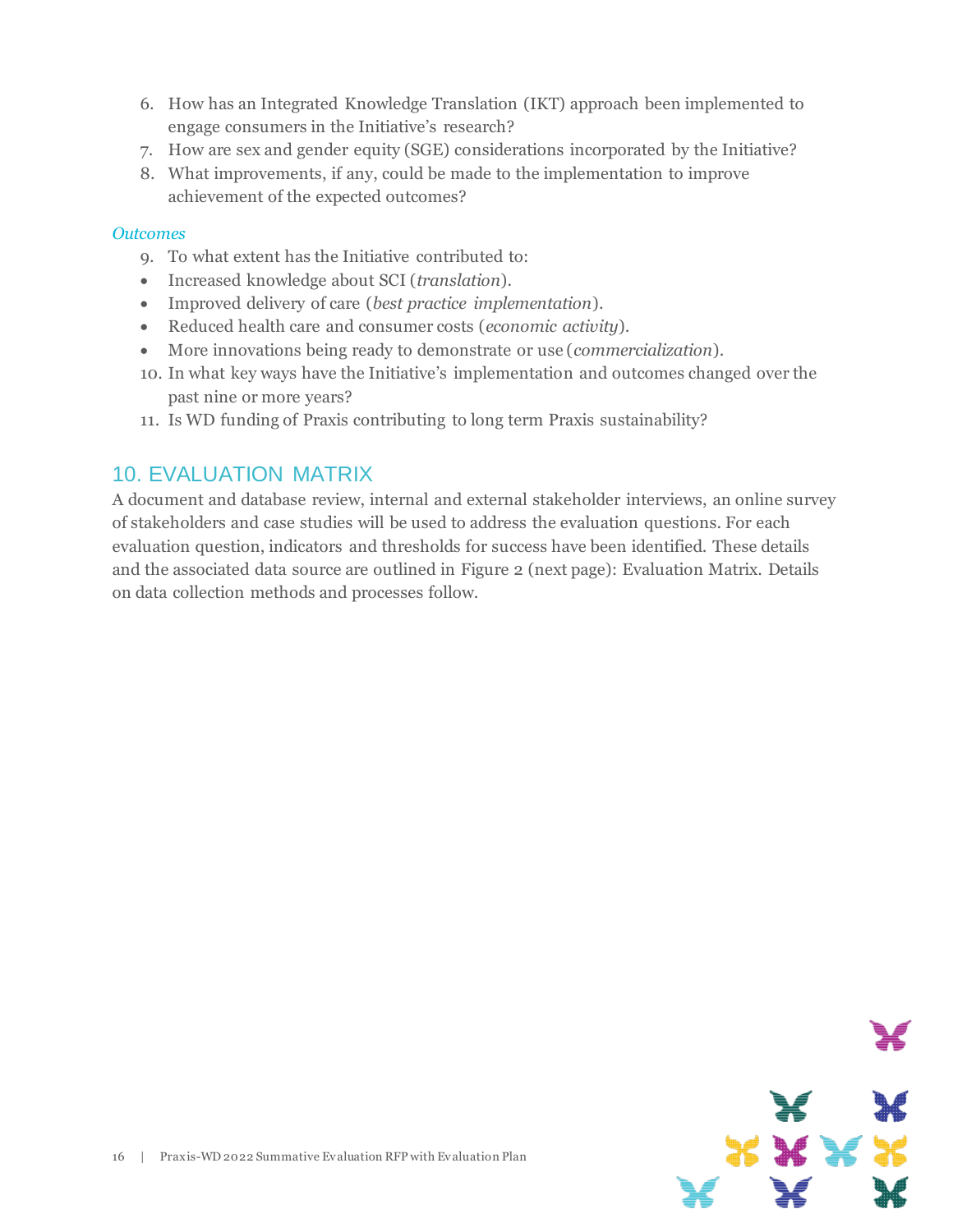#### *FIGURE 2: EVALUATION MATRIX*

|    | <b>Evaluation Question</b>                                                                                                             | <b>Indicators</b>                                                                                                                                                                                                                                                                           | <b>Threshold of Success</b>                                                                                                                                                            | Doc/Data<br>Review | <b>Stakeholder</b><br><b>Interviews</b> | <b>Online</b><br><b>Survey</b> | Economic<br><b>Impact</b><br><b>Analysis</b> | <b>Case</b><br><b>Studies</b> |
|----|----------------------------------------------------------------------------------------------------------------------------------------|---------------------------------------------------------------------------------------------------------------------------------------------------------------------------------------------------------------------------------------------------------------------------------------------|----------------------------------------------------------------------------------------------------------------------------------------------------------------------------------------|--------------------|-----------------------------------------|--------------------------------|----------------------------------------------|-------------------------------|
|    |                                                                                                                                        |                                                                                                                                                                                                                                                                                             |                                                                                                                                                                                        |                    |                                         |                                |                                              |                               |
|    | Relevance                                                                                                                              |                                                                                                                                                                                                                                                                                             |                                                                                                                                                                                        |                    |                                         |                                |                                              |                               |
| 1. | Does the Initiative continue to<br>meet an ongoing need and be<br>aligned to the federal<br>government's priorities?                   | SCI continues to have a human and<br>economic cost.<br>Initiative is in line with federal<br>priorities (budget, mandate letters,<br>departmental plans).                                                                                                                                   | Costs continue to represent and<br>are projected to continue to<br>represent a substantial social<br>burden.<br>Initiative is in line with priorities.                                 | $\checkmark$       | ✓                                       | $\checkmark$                   | $\checkmark$                                 |                               |
| 2. | What are the Initiative's key<br>strengths and challenges?                                                                             | Key strengths and challenges of the<br>Initiative                                                                                                                                                                                                                                           | Initiative has strengths and<br>challenges which are distinctive<br>relative to other contributors.                                                                                    | ✓                  | ✓                                       | ✓                              |                                              |                               |
| 3. | What emerging opportunities,<br>including policy-related<br>opportunities, could Praxis<br>contribute to in the future?                | Emerging opportunities, including<br>policy-related opportunities                                                                                                                                                                                                                           | Emerging opportunities exist<br>which Praxis could contribute to<br>moving forward                                                                                                     | $\checkmark$       | $\checkmark$                            | $\checkmark$                   |                                              |                               |
|    | Implementation                                                                                                                         |                                                                                                                                                                                                                                                                                             |                                                                                                                                                                                        |                    |                                         |                                |                                              |                               |
| 4. | To what extent has the current<br>Agreement been implemented in<br>accordance with its design, and<br>delivered planned outputs?       | Comparison of plans to actual<br>implementation.<br>Explanations of gaps between plans<br>and actual implementation.<br>Timing and level of completion of<br>activities planned as part of<br>Attachment A of the Contribution<br>Agreement (project activities and<br>performance targets) | 100% of activities and<br>performance targets<br>completed/achieved<br>For any significant gap,<br>justifications are documented and<br>are supported by good<br>management practices. | $\checkmark$       | $\checkmark$                            | $\checkmark$                   |                                              | $\checkmark$                  |
| 5. | How have the COVID-19<br>pandemic and recovery efforts<br>impacted the Initiative in the short<br>to medium term?                      | Comparison of plans to actual<br>implementation.<br>Explanations of COVID-19 impacts<br>on plans and actual implementation.                                                                                                                                                                 | Significant impacts are<br>documented and are responded to<br>using good management practices.                                                                                         | ✓                  | ✓                                       | $\checkmark$                   |                                              | ✓                             |
| 6. | How has an Integrated Knowledge<br>Translation (IKT) approach been<br>implemented to engage consumers<br>in the Initiative's research? | IKT approach implemented by the<br>Initiative                                                                                                                                                                                                                                               | More consumers are more<br>engaged in research during the<br>Initiative                                                                                                                | ✓                  | ✓                                       | ✓                              |                                              | ✓                             |
| 7. | How are sex and gender equity<br>(SGE) considerations incorporated<br>by the Initiative?                                               | SGE considerations incorporated by<br>the Initiative                                                                                                                                                                                                                                        | More SGE considerations are<br>incorporated during the Initiative                                                                                                                      | ✓                  |                                         | ✓                              |                                              |                               |
| 8. | What improvements, if any, could<br>be made to the implementation to                                                                   | Comparison of existing practices<br>with published and/or forthcoming<br>best practices.                                                                                                                                                                                                    | Not applicable. This is descriptive.                                                                                                                                                   | $\checkmark$       | $\checkmark$                            | ✓                              |                                              | ✓                             |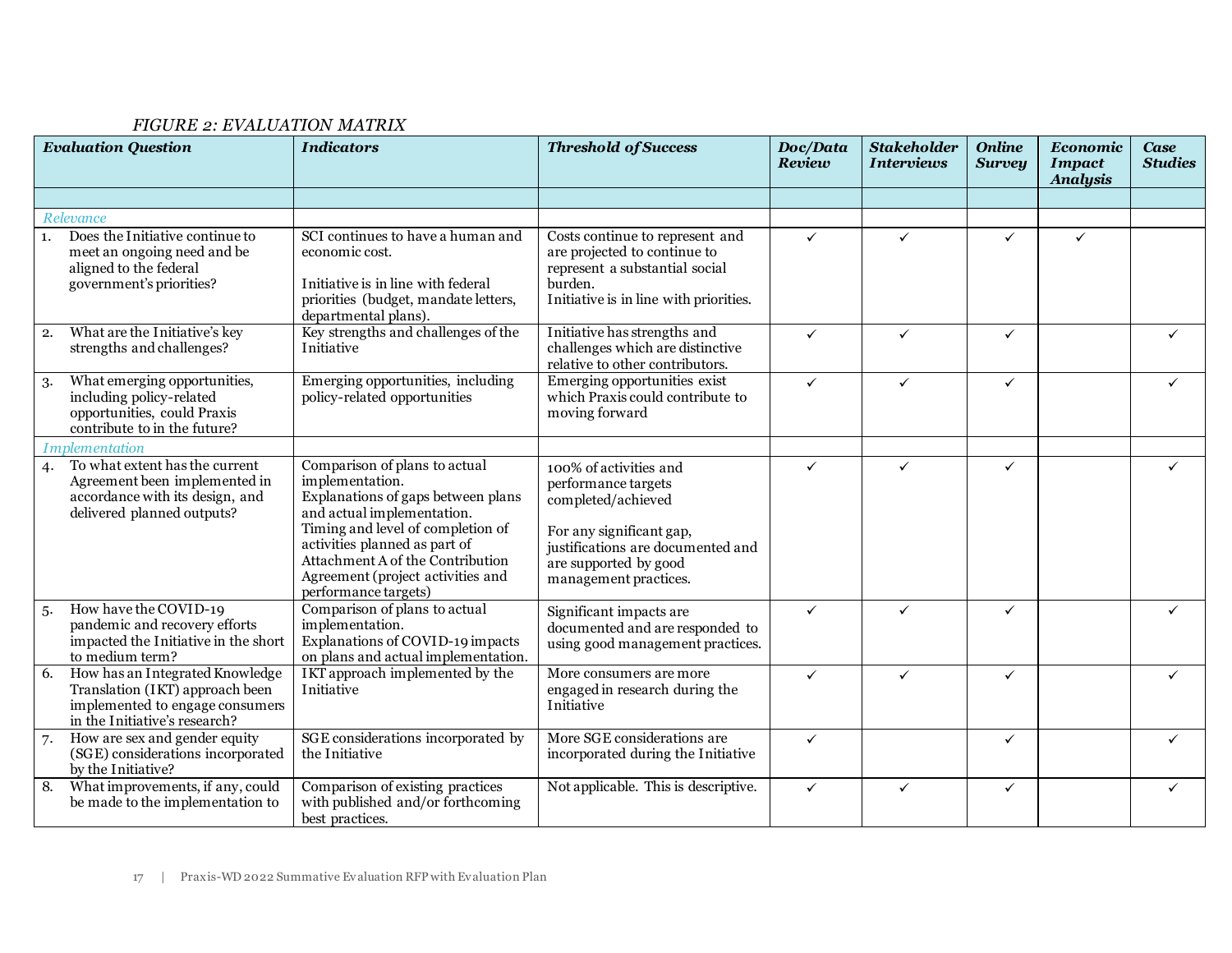| <b>Evaluation Question</b>                                   | <b>Indicators</b>                                                                                                                                                                                                                                                                                                                                                                                                                                          | <b>Threshold of Success</b>                                                                                                                                                                                                                                                                                                                                                         | Doc/Data<br>Review | <b>Stakeholder</b><br><b>Interviews</b> | <b>Online</b><br><b>Survey</b> | Economic<br><b>Impact</b><br><b>Analysis</b> | <b>Case</b><br><b>Studies</b> |  |
|--------------------------------------------------------------|------------------------------------------------------------------------------------------------------------------------------------------------------------------------------------------------------------------------------------------------------------------------------------------------------------------------------------------------------------------------------------------------------------------------------------------------------------|-------------------------------------------------------------------------------------------------------------------------------------------------------------------------------------------------------------------------------------------------------------------------------------------------------------------------------------------------------------------------------------|--------------------|-----------------------------------------|--------------------------------|----------------------------------------------|-------------------------------|--|
|                                                              |                                                                                                                                                                                                                                                                                                                                                                                                                                                            |                                                                                                                                                                                                                                                                                                                                                                                     |                    |                                         |                                |                                              |                               |  |
| improve achievement of the<br>expected outcomes?             |                                                                                                                                                                                                                                                                                                                                                                                                                                                            |                                                                                                                                                                                                                                                                                                                                                                                     |                    |                                         |                                |                                              |                               |  |
| <i><b>Outcomes</b></i>                                       |                                                                                                                                                                                                                                                                                                                                                                                                                                                            |                                                                                                                                                                                                                                                                                                                                                                                     |                    |                                         |                                |                                              |                               |  |
| To what extent has the Initiative<br>9.<br>contributed to:   | Level of awareness of stakeholder<br>groups about progress, results, and<br>learnings from Praxis' research<br>studies and KT products within the<br>SCI community in Canada and/or<br>internationally                                                                                                                                                                                                                                                     | 75% are aware; evenly distributed<br>across groups                                                                                                                                                                                                                                                                                                                                  | $\checkmark$       | $\checkmark$                            | ✓                              |                                              | $\checkmark$                  |  |
| Increased knowledge about SCI<br>(translation).              | Number of publications and<br>presentations (including RHSCIR<br>sub-set), by number and theme.<br>Scientific impact of 2013-18<br>publications (citation analysis) and<br>quality of publications (journal<br>impact factor).<br>Contributions to regulatory<br>milestones, patents/licenses<br>Examples of Praxis TR research<br>studies and KT products leading to<br>new insights or collaborations                                                    | 70 articles submitted for<br>publication.<br>70 conference presentations,<br>reports.<br>Praxis' WD-funded publications<br>have positive bibliometric<br>indicators relative to others in<br>their sub-fields.<br>20 regulatory milestones,<br>patents/licenses contributed to<br>5 examples that involve<br>knowledge uptake and use leading<br>to new insights and collaborations | $\checkmark$       | $\checkmark$                            | ✓                              |                                              | ✓                             |  |
| Improved delivery of care (best<br>practice implementation). | Number of incremental Rick Hansen<br>SCI Registry participants who<br>received best practice care.<br>Number of incremental instances<br>best practice care has been provided<br>to a Rick Hansen SCI Registry<br>participant.<br>Number of incremental Rick Hansen<br>SCI Registry facilities implementing<br>two or more best practices.<br>Examples of best practices in SCI<br>care successfully implemented<br>within the SCI community in<br>Canada. | 1,950 participants who received<br>best practice care<br>3,800 instances best practice care<br>has been provided<br>14 facilities implementing best<br>practices.<br>5 examples                                                                                                                                                                                                     | $\checkmark$       | $\checkmark$                            | ✓                              |                                              | ✓                             |  |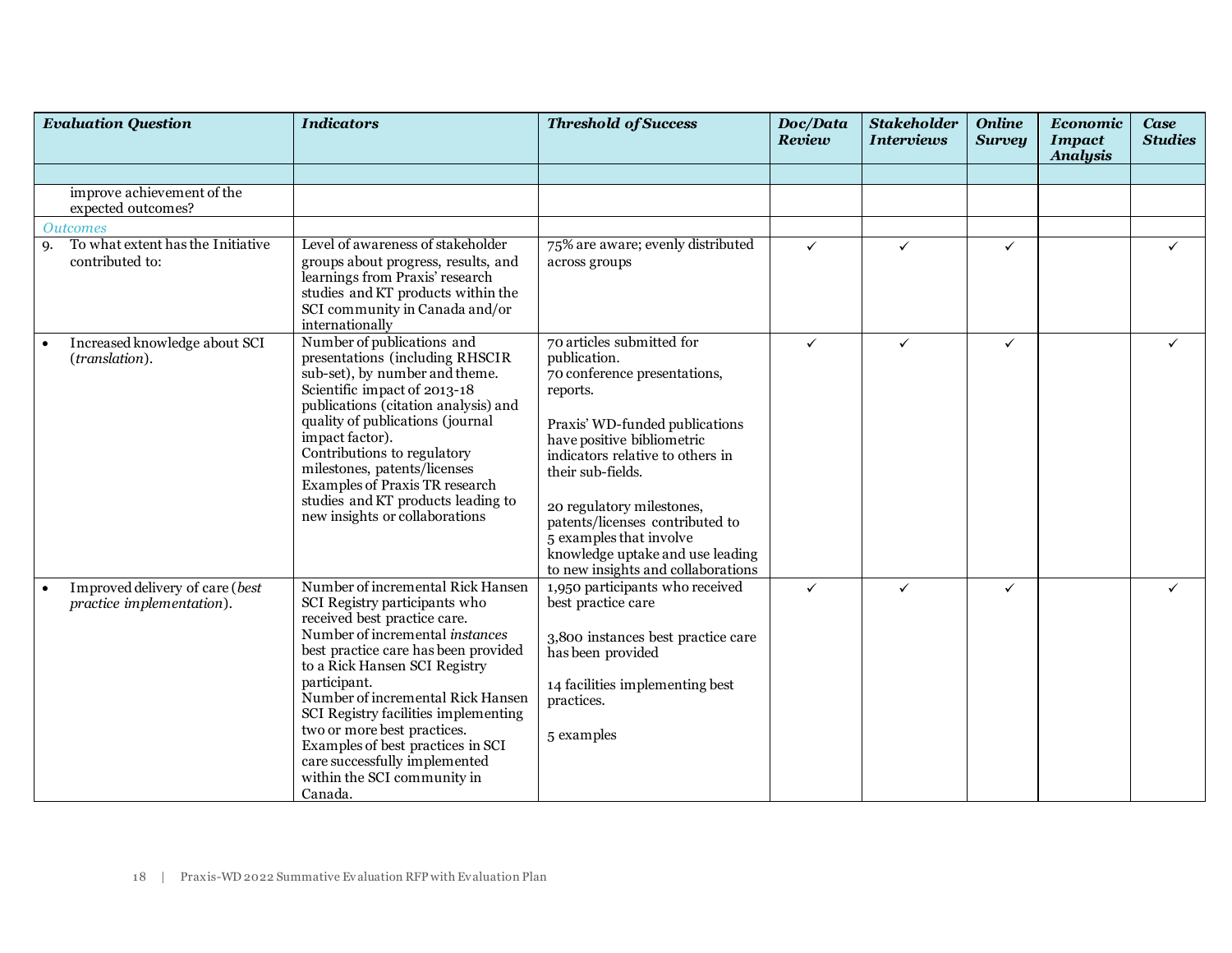| <b>Evaluation Question</b>                                                                                                | <b>Indicators</b>                                                                                                                                                                         | <b>Threshold of Success</b>                                                                                                    | Doc/Data<br><b>Review</b> | <b>Stakeholder</b><br><i><b>Interviews</b></i> | <b>Online</b><br><b>Survey</b> | <b>Economic</b><br><b>Impact</b><br><b>Analysis</b> | Case<br><b>Studies</b> |
|---------------------------------------------------------------------------------------------------------------------------|-------------------------------------------------------------------------------------------------------------------------------------------------------------------------------------------|--------------------------------------------------------------------------------------------------------------------------------|---------------------------|------------------------------------------------|--------------------------------|-----------------------------------------------------|------------------------|
|                                                                                                                           |                                                                                                                                                                                           |                                                                                                                                |                           |                                                |                                |                                                     |                        |
| Reduced health care and<br>consumer costs (economic<br><i>activity</i> ).                                                 | Number of economic analyses<br>conducted                                                                                                                                                  | 9 economic-oriented research<br>products completed                                                                             |                           |                                                | ✓                              |                                                     |                        |
|                                                                                                                           | Examples of anticipated cost<br>reductions from delivery of care<br>changes (e.g. functional<br>improvements, reduced secondary<br>complications)                                         | 5 examples                                                                                                                     |                           |                                                |                                |                                                     |                        |
| More innovations being ready to<br>demonstrate or use<br>(commercialization).                                             | Number of small- or medium-sized<br>enterprises assisted.<br>Number of products, processes,<br>services or technologies ready to use.<br>Number of prototypes ready for<br>demonstration. | 4 SMEs assisted<br>4 products, processes, services or<br>technologies ready to use<br>14 prototypes ready for<br>demonstration | $\checkmark$              | $\checkmark$                                   |                                |                                                     |                        |
| 10. In what key ways have the<br>Initiative's implementation and<br>outcomes changed over the past<br>nine or more years? | Key implementation and outcome<br>changes since $2013(2007)$                                                                                                                              | 5 examples                                                                                                                     |                           | ✓                                              |                                |                                                     |                        |
| 11. Is WD funding of Praxis<br>contributing to long term Praxis<br>sustainability?                                        | Dollar value of funds leveraged for<br>WD-funded Praxis projects.<br>Dollar value of funds from other<br>sources for all Praxis projects                                                  | \$4.2 million.<br>$$16.5$ million                                                                                              | $\checkmark$              |                                                |                                |                                                     |                        |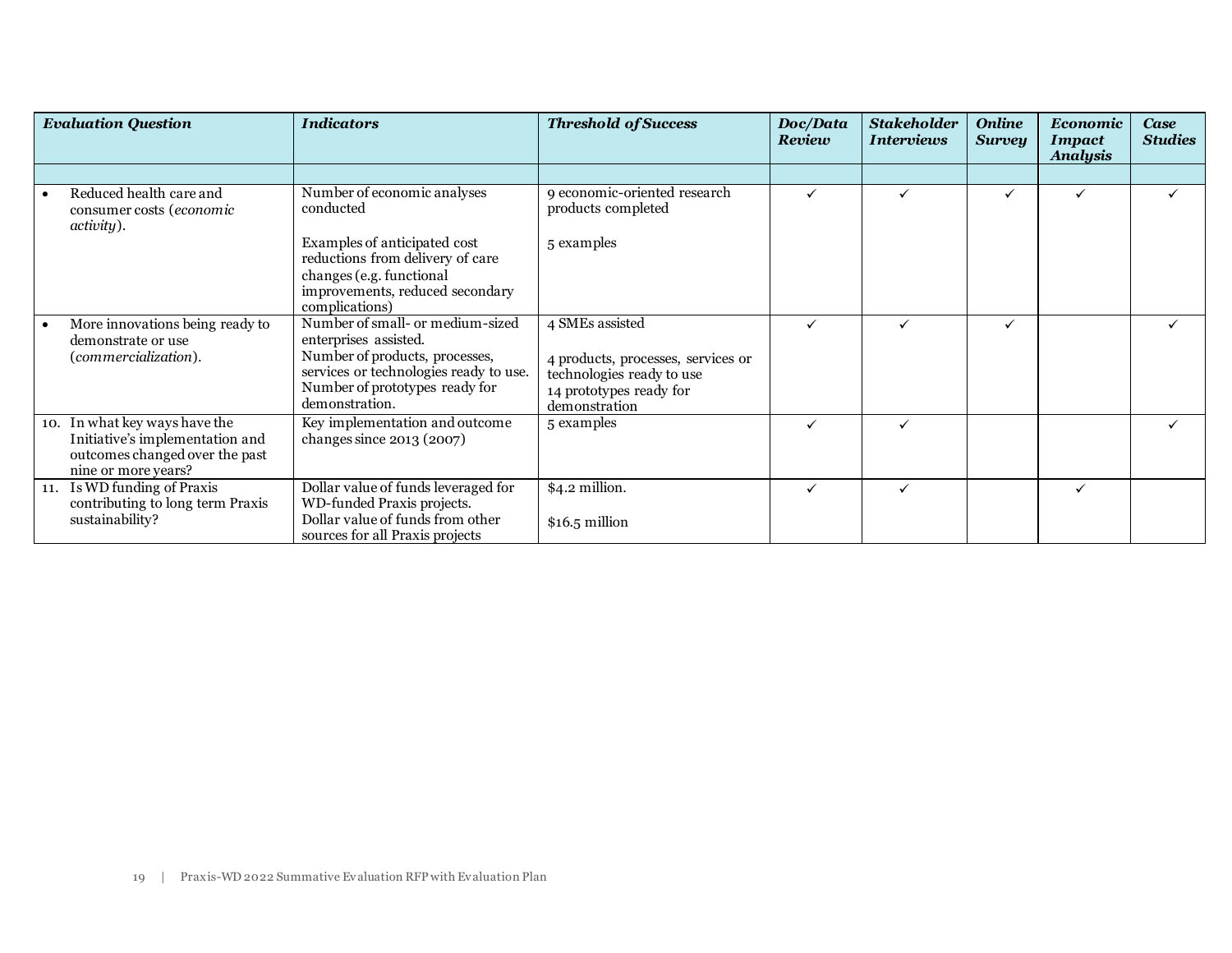## 11. DATA COLLECTION METHODS AND PROCESSES

**DOCUMENT & DATABASE REVIEW -** is a systematic review of documentation and databases which can provide details on output and outcome achievement.

In a structured document review, each document is reviewed for evidence that correlates with each evaluation question (transcribed in a grid or table). The information applicable to each evaluation question can then be collected and analysed in turn. Database analysis can include descriptive / summary statistics of input or accept queries for more detailed analysis.

A list of relevant documents identified to date is included in Appendix C: Document List. Additional documents will likely be identified as interviews and internal discussions continue. Praxis databases include detailed lists of publications and another of conference presentations. Additional internal datasets may be identified during the course of the evaluation.

The document review will include findings from other WD evaluation-related tasks completed separately (either internally or through external contracts):

- *GBA Evaluation* an evaluation of the relevance, implementation, and effectiveness of sex and gender equity considerations in the Praxis-WD activities (Jan 2021).
- *Health Economics Summary* a report on Praxis' activities in the five years since the 2016 Health Economics Agenda for SCI Research in Canada was issued (Feb 2021).
- *SCI Landscape Analysis* a summary of Praxis WD publications and conference presentations by SCI research theme and an inter-jurisdictional scan on other initiatives/SCI research organizations. Comparisons with similar organizations would examine achievements, comparative advantages and gaps. (Nov 2021)
- *Bibliometric Analysis* a report on Praxis WD-funded Rehabilitation and Neurology & Neurosurgery publication bibliometrics and a comparison of their indicators relative to other Canadian publications in these two subfields (Jan 2022).
- *Meta-Evaluation Summary* a summary of the analysis of key findings and recommendations from nine Praxis evaluations completed between 2010 and 2020 (Apr 2021).
- *Impact Stories* on at least two projects with long-term implementation e.g., ten years (Dec 2021).

The evaluation questions and indicators related to these evaluation tasks are included in Appendix D: Document Review Evaluation-Related Tasks Matrix. It will be completed in two parts – an initial phase at the start of the evaluation with an update several months later before the final analysis and reporting phase is conducted.

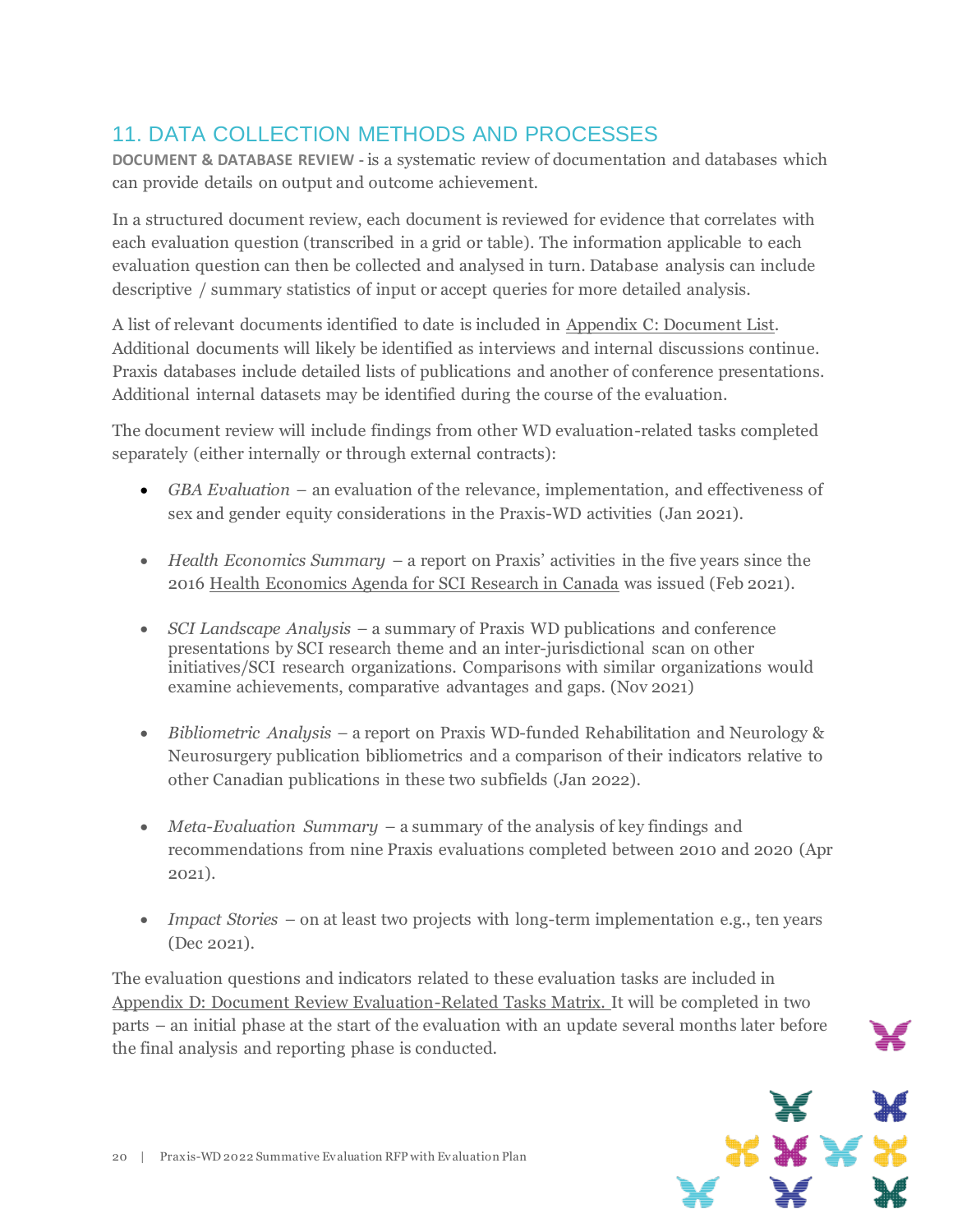**STAKEHOLDER INTERVIEWS** *-* internal and external interviews are a source of rich information. Interviews yield direct quotations about experiences, opinions, feeling, and knowledge.<sup>5</sup> In a semi-structured interview, interviewees are asked some open-ended questions, allowing them to comment on the pre-determined issues while providing an opportunity for them to raise previously unidentified issues or to emphasize a given issue. Information from within and across interview groups will then be compared and contrasted during the analysis stage of the evaluation.

The 2018 summative evaluation interviewed internal key informants, individuals who have received funding support from Praxis, and external key informants (e.g. WD, other agencies funding Praxis, key network partners, SCI-related research and practice community representatives, provincial representatives, and professional associations). For this evaluation, identifying interviewees with similar characteristics and asking some similar questions, offers an opportunity for comparison across time. Following on the better practice of the 2018 evaluation, a single interview guide can be prepared that is subsequently customized to the individual being interviewed. Efforts will be made not to over-burden potential respondents.

Once selected, interviewees can be contacted and, assuming their agreement to participate in the evaluation, can then be forwarded a brief version of the interview guide for their reference. An interviewees' copy of the interview guide will include themes and the basic questions. The interviewer will have a more detailed guide that includes probes and additional background information, as applicable.

**ONLINE SURVEY** - with larger populations, surveys provide the opportunity to discover trends and consensus within and across stakeholder groupings. Surveys provide an opportunity to contextualize interview information and determine whether interviewees are reflective of the wider community or are outliers in their experience. Accurate contact information for survey respondents are important preconditions to successful survey data collection. The response rate can depend on the relative relationship of the respondent to Praxis – the closer the relationship, the more likely an individual is to respond.<sup>6</sup>

For this evaluation, the methodology will follow that of the 2018 summative evaluation and 2015 mid-term evaluations. (The 2020 mid-term evaluation surveyed only a sub-set of projectfocused contacts.) The Praxis list of stakeholders will form the basis of the sampling frame, including internal and external stakeholders. Many of the questions used in 2018 date back to the 2012 evaluation of funding received from Health Canada. Where appropriate, questions may be repeated to allow for comparison over time (2012, 2018, 2022).

<sup>6</sup> Dillman, Don, et al. Internet, mail, and mixed-mode surveys:the tailoreddesign method - 3rd ed. John Wiley &Sons,Inc., Hoboken, New Jersey. 2009: 53-59.



 $\overline{a}$ <sup>5</sup> Patton, Michael Q.Qualitative evaluation and research methods, 3rd Ed. Thousand Oaks, CA. Sage Publications. 2002.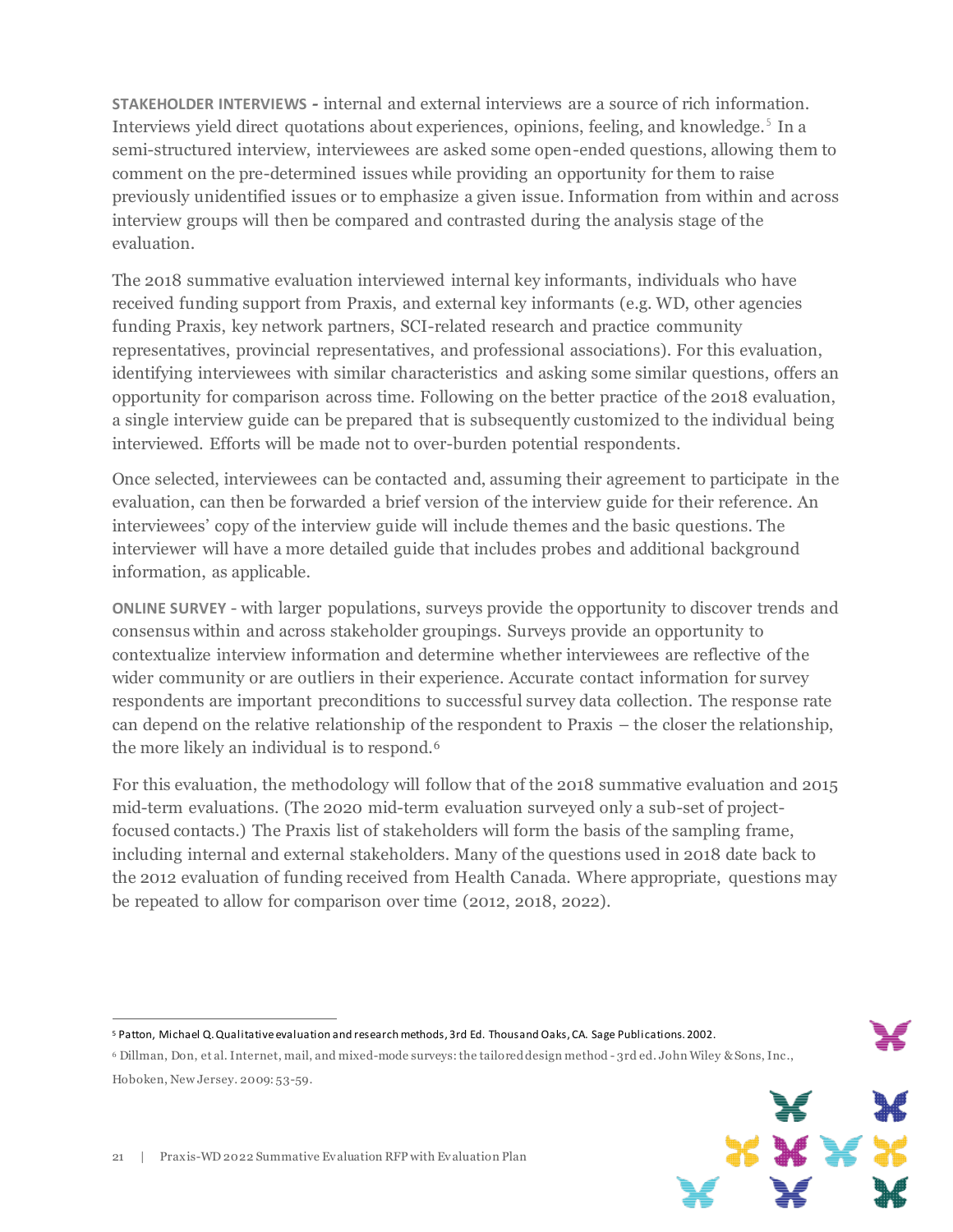**ECONOMIC IMPACT ANALYSIS** - to examine the extent to which Praxis activities as funded by WD contribute to reduced health care and consumer costs. The analysis would cover five examples of anticipated cost reductions from care changes (e.g. functional improvements, reduced secondary complications). It would cover funded projects or key performance indicators under the 2013-18 and 2018-22 WD-Praxis agreements. It would identify associated economic impacts for each. These include costs avoided and/or increased benefits to individuals with SCI, costs avoided to the health care system, increased economic activity in a related industry and/or induced economic impacts. Associated economic impacts would be identified using project data as well as existing publications/literature/references.

**CASE STUDIES** - to provide a rich description of the types of outcomes achieved, three case studies of Praxis initiatives will be conducted. The case study component of the evaluation will use an exemplarity logic: it will deliberately select the most promising initiatives for study, to assess the extent to which, in a best-case scenario, Praxis has the potential to achieve the outcomes of increased knowledge about SCI, improved delivery of care, reduced health care and consumer costs and/or more innovations being ready to demonstrate or use. The case studies will delve into the evaluation questions in-depth through document review and interviews for the cases selected. The case reports are expected to be five to ten pages long. They will be organized by the indicators addressed in the case studies. A cross-case analysis will synthesize case study findings.

### 12. TASKS AND SCHEDULE

Evaluation planning will be finished by January 31, 2021. Evaluation consultants will be confirmed by the end of April 2021. The evaluation will proceed from May 2021. Data collection is scheduled to be completed by the end of February 2022. Analysis and reporting will then be completed by the end of June 2022. The evaluation consultants will provide written monthly status updates. The EAC will meet quarterly for progress reporting.

Tasks, deliverables, and tentative dates are listed below. Appendix E: Timeline of Tasks and Deliverables includes these details along with a timeline.

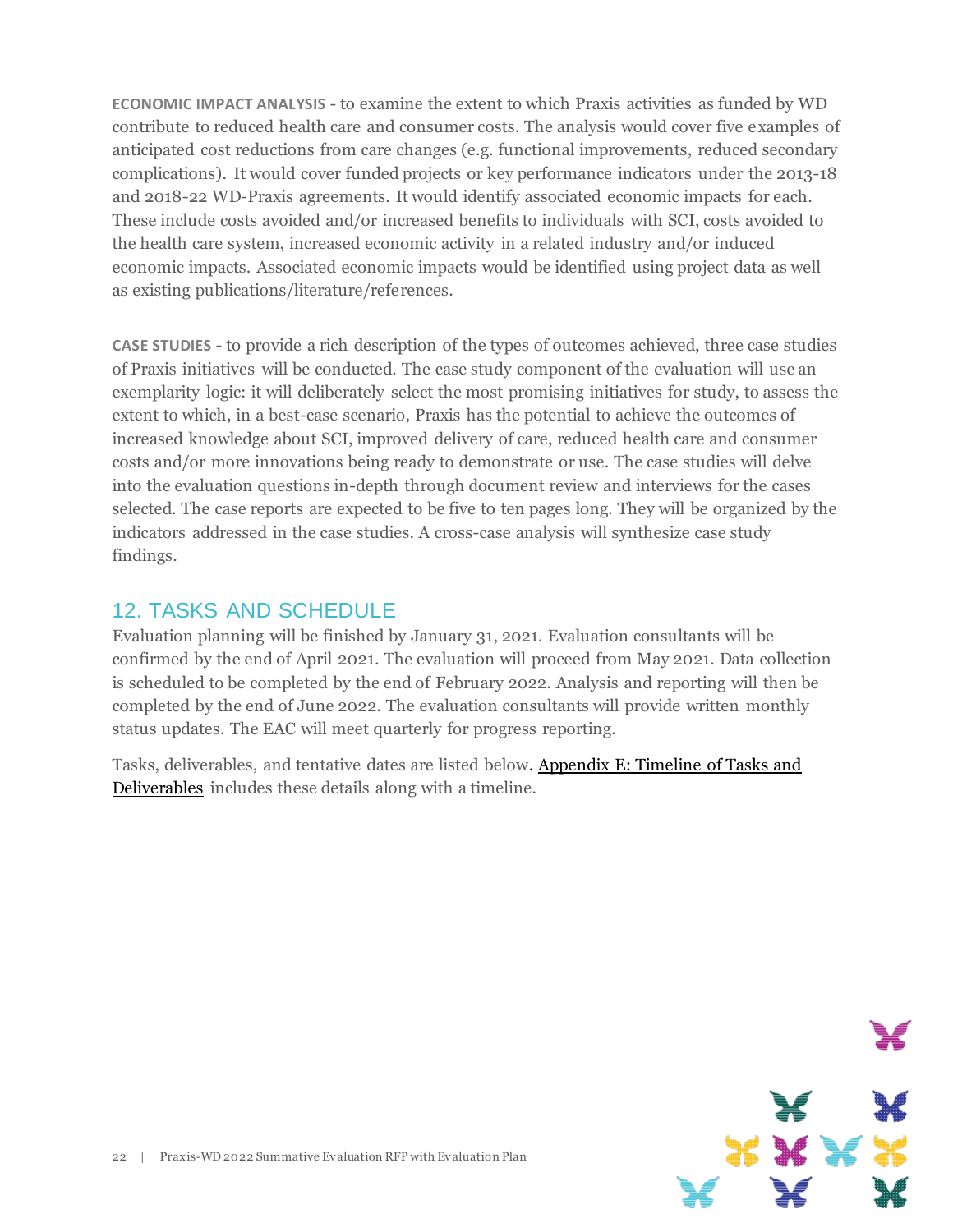| Task                               | Deliverable                               | <b>Start Date</b> | <b>End Date</b> |
|------------------------------------|-------------------------------------------|-------------------|-----------------|
| Phase 1                            |                                           |                   |                 |
| Document/Database Review           | Document/Database Review technical report | May 2021          | Aug 2021        |
| Phase 2                            |                                           |                   |                 |
| Stakeholder Interviews             | Stakeholder Interviews technical report   | Aug 2021          | Oct 2021        |
| Phase 3                            |                                           |                   |                 |
| Online Survey                      | Online Survey technical report            | Oct 2021          | Feb 2022        |
| Phase 4                            |                                           |                   |                 |
| Economic Impact Analysis           | Economic Impact Analysis technical report | Oct 2021          | <b>Nov 2021</b> |
| Phase 5                            |                                           |                   |                 |
| Case Studies                       | Case Studies technical report             | Nov 2021          | Feb 2022        |
| Phase 6                            |                                           |                   |                 |
| Document/data review update        |                                           | Jan 2022          | Feb 2022        |
| Phase 7                            |                                           |                   |                 |
| Prepare Draft Points-Form Results  | Draft Points-Form Results Summary         | Mar 2022          | Apr 2022        |
| EAC Participatory Analysis Session |                                           | May 2022          | May 2022        |
| Prepare/Review/Update Draft        | Draft Evaluation Report                   | Jun 2022          | Jun 2022        |
| All Phases                         |                                           |                   |                 |
| Progress reporting (monthly)       | Progress reporting (monthly)              | May 2020          | Jun 2022        |
| Quarterly EAC Progress Meetings    |                                           | Jun 2020          | Jul 2022        |
|                                    |                                           |                   |                 |
|                                    |                                           |                   |                 |

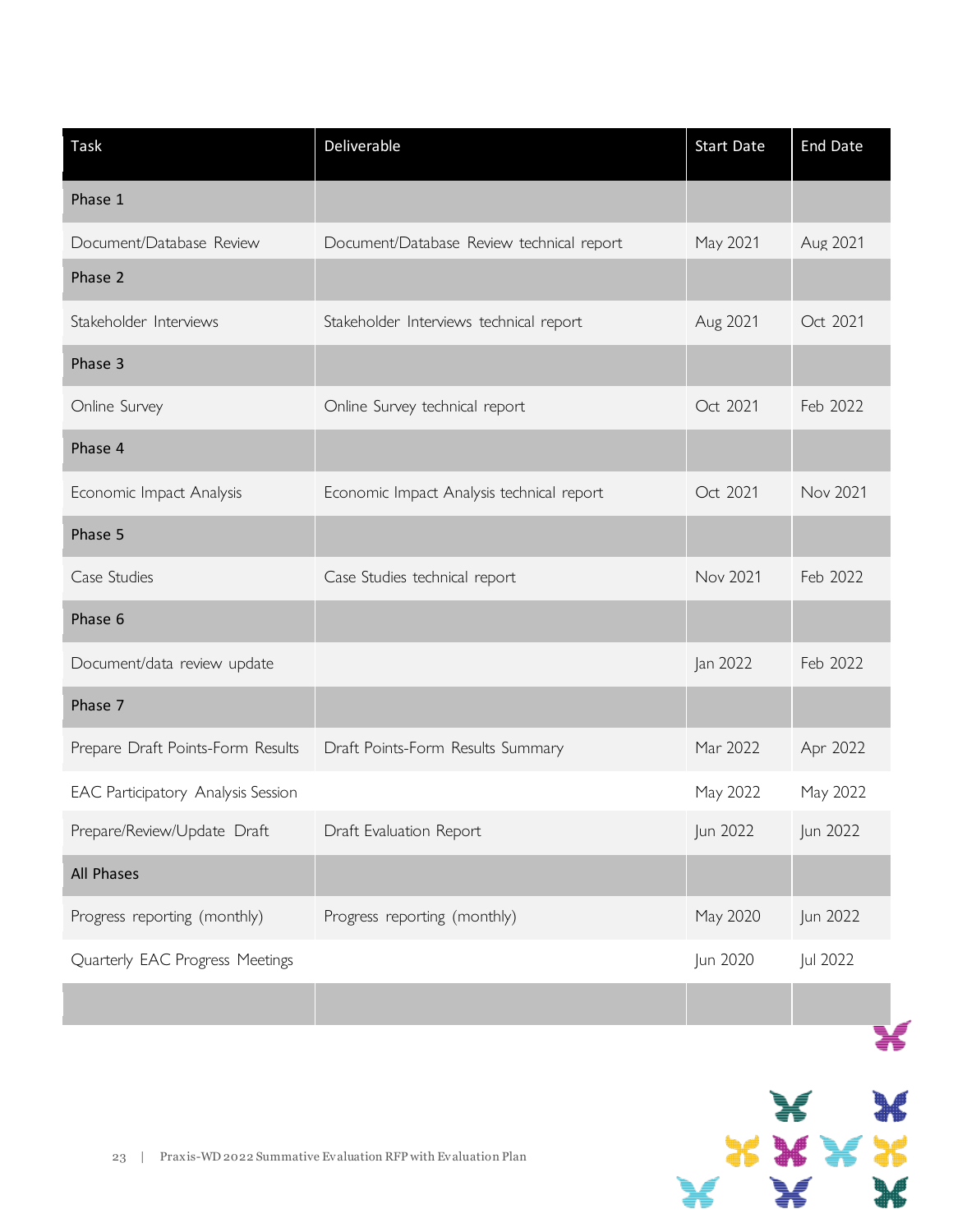## APPENDIX A: PRAXIS INITIATIVES SUPPORTED BY WD, F2019-F2022 – LOGIC MODEL

| <b>Inputs</b><br>(Funding)          | <b>Inputs</b><br>(Platforms, Enabling<br>Strategies)                                                              | <b>Platform Outputs</b>                                                                                                                      | <b>Core Strategies (Programs)</b><br>(e.g., Projects)                                                                                                                                                                                                                                                                                                                                                                                                  | Reach                                                                                                                          | Outputs                                                                                                                                                                                                                                                                                                                                                                                                                                                                                                                                                        | <b>Immediate Outcomes</b>                                                                                                                                               | <b>Intermediate Outcomes</b><br>(i.e., Praxis's Organizational<br>Goals)                                                                                                                                                                                    | Long-Term<br>Outcomes                                                                                                                                              |  |
|-------------------------------------|-------------------------------------------------------------------------------------------------------------------|----------------------------------------------------------------------------------------------------------------------------------------------|--------------------------------------------------------------------------------------------------------------------------------------------------------------------------------------------------------------------------------------------------------------------------------------------------------------------------------------------------------------------------------------------------------------------------------------------------------|--------------------------------------------------------------------------------------------------------------------------------|----------------------------------------------------------------------------------------------------------------------------------------------------------------------------------------------------------------------------------------------------------------------------------------------------------------------------------------------------------------------------------------------------------------------------------------------------------------------------------------------------------------------------------------------------------------|-------------------------------------------------------------------------------------------------------------------------------------------------------------------------|-------------------------------------------------------------------------------------------------------------------------------------------------------------------------------------------------------------------------------------------------------------|--------------------------------------------------------------------------------------------------------------------------------------------------------------------|--|
| WD:<br>\$23.6M<br>(F2019-<br>F2022) | Network<br>Development<br>Provincial/<br>Regional<br>Network<br>Canadian SCI<br>Network<br>Consumer<br>Engagement | Meetings<br>Partnerships<br>Networks<br>Consumer Program<br>Advisory Committee<br>Participation<br>opportunities                             | <b>TRANSLATIONAL RESEARCH (\$7.8M)</b><br>$(*)$ = New)<br><b>FOCUS: Biomarkers</b><br><b>CAMPER</b><br>*CASPER<br>*Imaging<br><b>FOCUS: Technology &amp; Rehab</b><br>*Spinal Stimulation<br>*Activity-Based Therapy<br>Microbiome<br>$\bullet$<br>Myndmove<br>*Outcome Measures (2)<br>$\bullet$<br><b>OTHER:</b><br>*Indigenous Professorship<br>*Machine Learning Lab                                                                               | <b>National.</b><br><b>International</b><br>(e.g., ASIA, CNF,<br>ICORD, ICES,<br>NACTN,<br>PopDataBC,<br><b>SCOPE and WfL)</b> | <b>Biomarkers</b><br>Validated proteomic biomarker<br><b>Biomarker tool started</b><br>$\bullet$<br>Validated protocol for imaging<br>$\bullet$<br><b>Technology and Rehab</b><br>Spinal stimulation study plan<br>Activity-based therapy protocol developed<br>$\bullet$<br>Validated outcome measures<br>Other<br>Indigenous SCI research<br>Machine learning analyses                                                                                                                                                                                       | Progress on, awareness and<br>use of, results and learnings<br>from Praxis's promising<br>research studies within the<br>SCI community in Canada<br>and internationally | Further our understanding of<br>biology and physiology<br>Support the development of<br>promising therapies for neuro-<br>restoration in acute and<br>chronic SCI<br>International collaboration on<br>5 promising neuro-restorative<br>therapies (by 2023) | SCI research<br>accelerated<br>towards cure(s)<br>for SCI<br>All Canadians will<br>have access to SCI-<br>specific novel<br>therapies (by<br>2038)<br>Improved and |  |
|                                     | Informatics (\$1.6M)                                                                                              | Global Research<br>Platform<br>*DigEmMedicine App<br>*Praxis Data Platform<br><b>Big Data</b><br>Research and data<br>mgmt. support services | <b>BEST PRACTICE IMPLEMENTATION (\$7.1M)</b><br>$(*)$ = New)<br><b>FOCUS: National SCI Care, Health &amp; Wellness</b><br>*National SCI Strategy<br>*SCI Guidelines and SCIRE Professional<br>*SCI Epidemiology (Traumatic & Non-Traumatic)<br>Accreditation:<br>- Q-mentum Standards<br>- *SCI Indicators<br>- *SCI Services Standards<br>Best Practice Implementation: Standing &<br>Walking; SCIM; ISNCSCI; *Physical Activity<br>*SCI COVID Awards | National,<br><b>International</b><br>(e.g., Health<br><b>Standards</b><br>Organization,<br>Praxis network<br>sites)            | Strategy (exists; plan developed)<br><b>SCIRE Professional (updated content)</b><br>$\bullet$<br>SCI Guidelines developed<br>$\bullet$<br>SCI Epidemiological study (Traumatic &<br>$\bullet$<br>Non-traumatic) completed<br>Q-mentum Standards maintained<br>$\bullet$<br>SCI Indicator implemented<br>$\bullet$<br>SCI Services Standards (acute, rehab<br>$\bullet$<br>developed; community started)<br>BPI-education and training provided to<br>$\bullet$<br>supportimplementation of atleast4 best<br>practices<br>COVID-related SCI tools and materials | Awareness and use of<br>Praxis's KT products and<br>activities to support<br>successful implementation o<br>best practices within the SCI<br>community in Canada        | Achieve evidence-informed<br>equitable care for Canadians<br>sustaining a SCI and fill gaps in<br>knowledge that will advance<br>SCI care and facilitate future<br>SCI cure(s)                                                                              | optimized delivery<br>of care related<br>treatment(s)<br>across Canada<br>All Canadians<br>receive<br>standardized care<br>(optimal care) (by<br>2038)<br>Enhanced |  |
|                                     | RHSCIR 2.0/<br>*RHSCIR 3.0<br>ROI<br>Mgmt. & Admin<br>$($ \$4M)                                                   | Data collection,<br>research, analysis, KT<br>Economic, process and<br>impact evaluations,<br>monitoring<br>Organizational services          | <b>COMMERCIALIZATION (\$3.1M)</b><br>$(*)$ = New)<br><b>FOCUS: Innovation &amp; Acceleration</b><br><b>BioDesign (Israel)</b><br>$\bullet$<br>$\bullet$<br><b>ICIMPACTS</b><br>*Wheelchair Activity Tracker<br>*Investor/Pitch Events<br>*SCI Accelerate<br><i><b>*SCI Incubate</b></i>                                                                                                                                                                | <b>National.</b><br><b>International</b><br>(e.g., HU, IIA,<br>CIRCE,<br>Georgia Tech,<br>Genome BC, U of<br>Waterloo)         | • Innovations incubated (products, processes,<br>services or technologies)<br>• Companies assisted<br>(created/mentored/funded)                                                                                                                                                                                                                                                                                                                                                                                                                                | Promising innovative SCI<br>technologies are identified<br>and/or assessed; validated<br>and incubated/accelerated<br>(drugs and devices)                               | Bringing a greater number of<br>innovations to market that will<br>directly benefit people with SCI                                                                                                                                                         | development and<br>commercialization<br>of innovative<br>technologies                                                                                              |  |

24 | Praxis-WD 2022 Summative Evaluation RFP with Evaluation Plan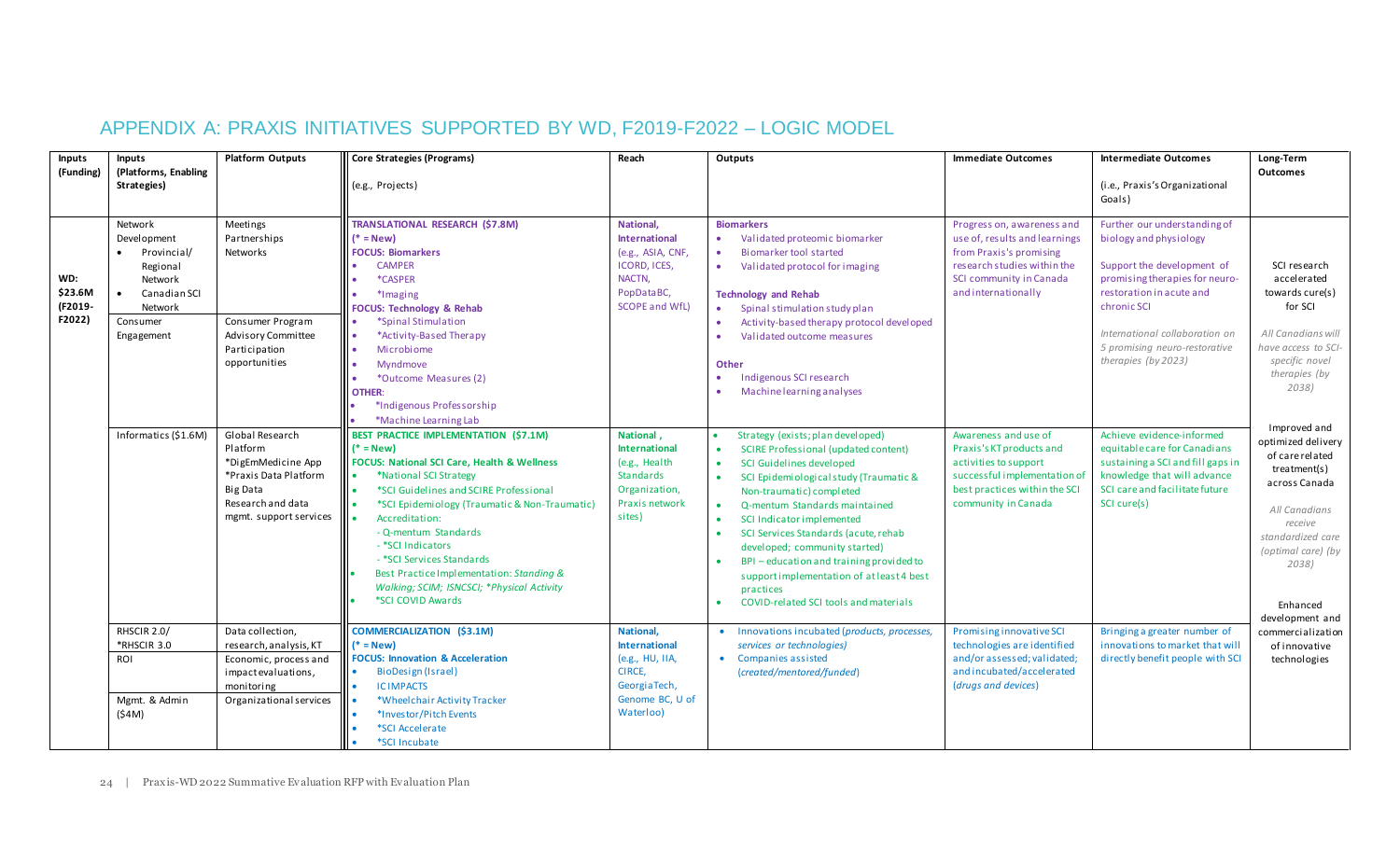#### **Project Brief Description Translational Research** *ABT - Activity-Based Therapy* To support a meeting among key SCI stakeholders to create a Canadian ABT Strategy for SCI to develop an action plan to communicate ongoing work and identify priorities to move this field forward (including determining the role of technologies such as functional electrical stimulation). To support ABT initiatives (e.g. develop clinical protocols, support a study, application of technologies) to advance research and care. *CAMPER - Cerebrospinal Fluid Pressure Monitoring and Biomarker Validation* A multi-centre clinical trial examining spinal cord perfusion pressure and biomarker analysis. The study is helping to establish best practice guidelines for managing the spinal cord perfusion pressure, which could minimize secondary damage as a result of acute injury and therefore improve recovery. *CASPER - The Canadian-American Spinal Cord Perfusion Pressure Monitoring and Biomarker Study*  To investigate whether actively maintaining spinal cord perfusion pressure (SCPP) using a small catheter promotes better recovery of the spinal cord than the conventional practice of solely managing the mean arterial pressure (MAP). Blood and cerebrospinal fluid (CSF) samples will be obtained and stored in the International SCI Biobank for further analysis and to develop a biomarker protocol to stratify based on injury severity, as well as to explore the development of point of care technologies to utilize biomarkers in the clinical setting. *Imaging* To support studies examining the use of imaging as a biomarker that will inform clinical assessments and understanding outcomes for those living with SCI. *Indigenous Professorship* A partnership between Praxis, the Ontario Neurotrauma Foundation and the Waakebiness-Bryce Institute for Indigenous Health to establish a professorship in Spinal Cord and Traumatic Brain Injury in Canada alongside an Indigenous-informed and focused body of research that would ultimately support improved health outcomes in Ontario's Indigenous population. *Machine Learning Lab* The Machine Learning Lab will use machine learning methodologies to develop research and clinical tools that can facilitate improvements in SCI care and the quality of life of individuals living with SCI. The main focus of ML lab is to develop interactive and interpretable artificial intelligence algorithms that are potentially applicable to several neurological health conditions and specifically focused on individuals with spinal cord injury. *Microbiome - Gut Reactions-Changes to Gut Bacteria After Human SCI Can Alter a Person's Ongoing Health Study* To support two complementary studies (investigating changes in microbial composition in the gut) involving the non-invasive collection of stool and urine samples for both acute and chronic populations of people living with SCI. To support the development of future studies to investigate treatment options in order to alter medical care and improve health outcomes for those living with SCI. *Myndmove - Recovery of Upper Limb Function in Persons with Spinal Cord Injury: Lead-ln study*  To examine the efficacy of MyndMove therapy in early-treated participants and late-treated participants as measured by functional outcome measures. To support rehabilitation initiatives (e.g. MyndMove Device) to advance research and care. *Outcome Measures - Open Competition for Outcome Measures / MaRS Challenge* Praxis has partnered with the MaRS Discovery District to launch the *Spinal Cord Rehab Innovation Challenge***.** This is a competition aimed at identifying technologies that enable measurement of rehabilitative interventions and health outcomes for those living with spinal cord injury (SCI). Solutions will quantify and track the type, intensity, and frequency of rehabilitation activities, as well as effectively measure the impact and outcome of these treatments.

### APPENDIX B: PROJECT DESCRIPTIONS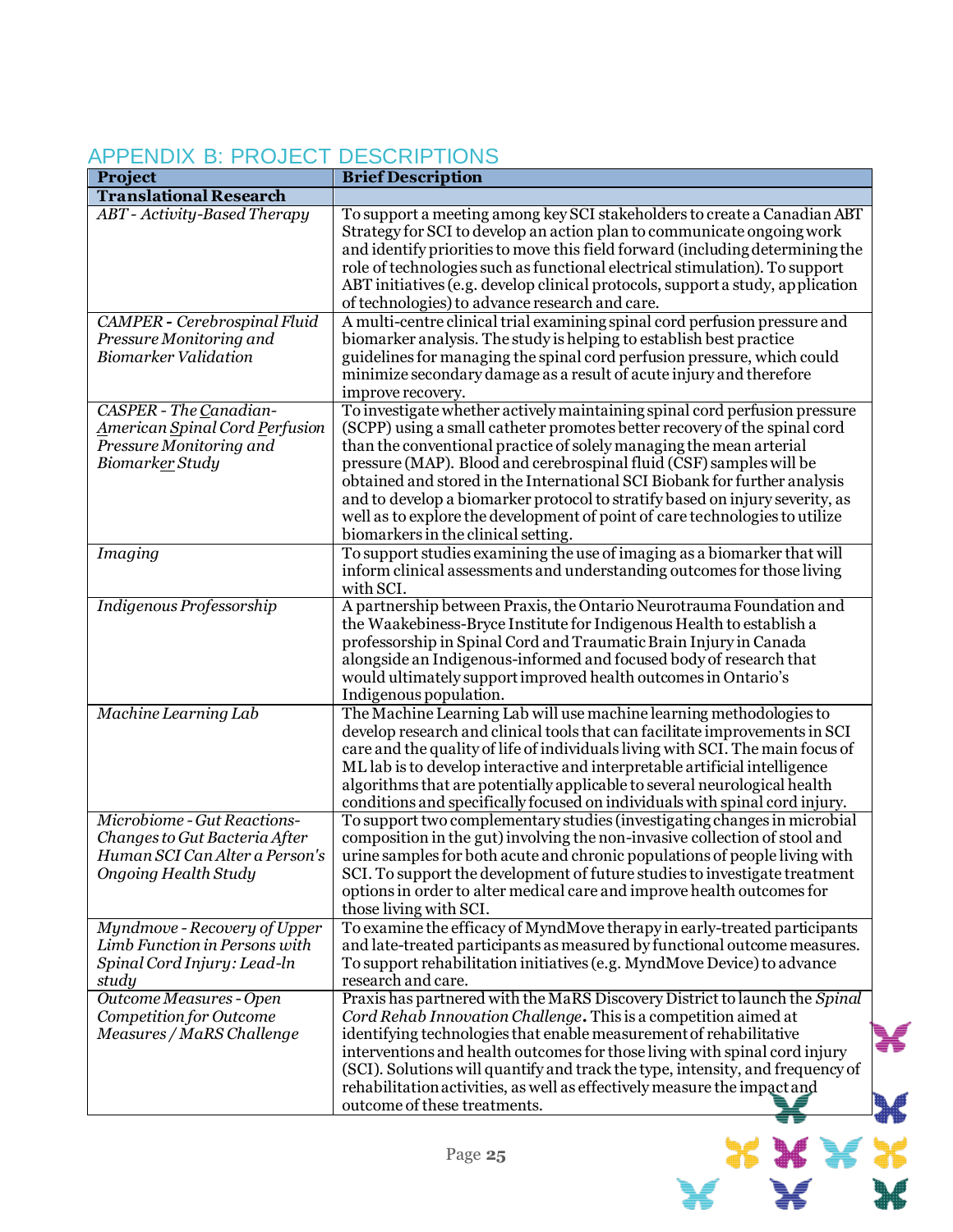| RHSCIR 2.0 - Rick Hansen SCI    | Background/RHSCIR 2.0: The data in RHSCIR is collected via a web-based                                                                        |
|---------------------------------|-----------------------------------------------------------------------------------------------------------------------------------------------|
| Registry 2.0                    | data capture system, the Global Research Platform (GRP) designed at                                                                           |
|                                 | Praxis. Each RHSCIR site receives funding from Praxis for data collection                                                                     |
|                                 | and entry into GRP. The use of RHSCIR and GRP enables connectivity of                                                                         |
|                                 | SCI centres across Canada for collaborating in clinical studies using                                                                         |
|                                 | standardized datasets and enables centralized data storage to ensure                                                                          |
|                                 | compliance to privacy and security requirements. Members of Praxis assist                                                                     |
|                                 | the RHSCIR sites with implementing clinical measures to obtain the data as                                                                    |
|                                 | well as supporting sites with managing, analyzing and using the data (e.g.                                                                    |
|                                 | publications, reports). The knowledge created from the RHSCIR data and                                                                        |
|                                 | the network of sites: 1) provides valuable insights regarding the                                                                             |
|                                 | epidemiology of SCI; 2) supports clinical implementation activities and                                                                       |
|                                 | inform care; and 3) promotes collaboration on other SCI initiatives (e.g.                                                                     |
|                                 | clinical research studies, commercialization initiatives).                                                                                    |
| RHSCIR 3.0 - Rick Hansen SCI    | The focus of RHSCIR 3.0 will include inclusion of non-traumatic SCI &                                                                         |
| Registry 3.0                    | ensure site sustainability.                                                                                                                   |
| Spinal Stimulation              | To support a consultation survey among key SCI stakeholders working in                                                                        |
|                                 | the area of spinal stimulation to identify the next steps and obtain                                                                          |
|                                 | consensus on priority areas such as implementation into clinical practice,                                                                    |
|                                 | commercialization and/or reimbursement of neuro-restorative devices (e.g.                                                                     |
|                                 | spinal stimulation) to facilitate translation. To support a spinal stimulation<br>study to examine a priority area identified by the survey.  |
| <b>Best Practice</b>            |                                                                                                                                               |
| Implementation                  |                                                                                                                                               |
| Accreditation - SCI Services    | To support the maintenance of accreditation for SCI acute and                                                                                 |
| Standards, Indicators and Q-    | rehabilitation programs. To develop and pilot standards and indicators that                                                                   |
| mentum                          | can contribute to the development of a SCI assessment program.                                                                                |
| Canadian SCI Network Alliance   | To enhance knowledge and capacity to implement best practices and                                                                             |
|                                 | facilitate research by supporting the development of provincial SCI                                                                           |
|                                 | networks and the formation of a mechanism for SCI organizations to work                                                                       |
|                                 | collaboratively. An SCI Summit will be planned involving members of the                                                                       |
|                                 | Canadian SCI Network Alliance to share progress of the National SCI Care,                                                                     |
|                                 | Health & Wellness Strategy and other network topics.                                                                                          |
| <b>ISNCSCI</b> (International   | To continue supporting the implementation of International Standards for                                                                      |
| Standards for Neurological      | Neurological Classification of Spinal Cord Injury (ISNCSCI) best practice                                                                     |
| Classification of SCI) for      | for traumatic SCI care.                                                                                                                       |
| traumatic SCI                   |                                                                                                                                               |
| <b>ISNCSCI</b> (International   | To begin supporting the implementation of International Standards for                                                                         |
| Standards for Neurological      | Neurological Classification of Spinal Cord Injury (ISNCSCI) best practice                                                                     |
| Classification of SCI) for non- | for non-traumatic SCI care.                                                                                                                   |
| traumatic SCI                   |                                                                                                                                               |
| National SCI Care, Health and   | To create a patient-centred National SCI Care, Health & Wellness Strategy                                                                     |
| Wellness Strategy               | to integrate Praxis-supported and other SCI care projects into a                                                                              |
|                                 | comprehensive strategy, which can be implemented by Praxis and its                                                                            |
|                                 | partners (e.g. provincial networks). This Strategy will include elements such                                                                 |
|                                 | as: 1) a quality management framework (e.g. guideline development,<br>performance measurement and evaluation); 2) innovation and research; 3) |
|                                 | education and training; 4) policy and advocacy; and 5) outreach and                                                                           |
|                                 | partnerships.                                                                                                                                 |
| Physical Activity BPI           | To support the implementation of physical activity best practices including                                                                   |
|                                 | the Physical Therapy Physical Activity Toolkit (ProacTive SCI Toolkit) and                                                                    |
|                                 | the recently updated SCI Physical Activity Guidelines (clinician/consumer)                                                                    |
|                                 | in a RHSCIR Rehab Facility.                                                                                                                   |
| S&W BPI - Standing & Walking    | To continue supporting the implementation of Standing and Walking                                                                             |
| BPI                             | Measures (S&W) best practice for SCI care.                                                                                                    |
|                                 |                                                                                                                                               |

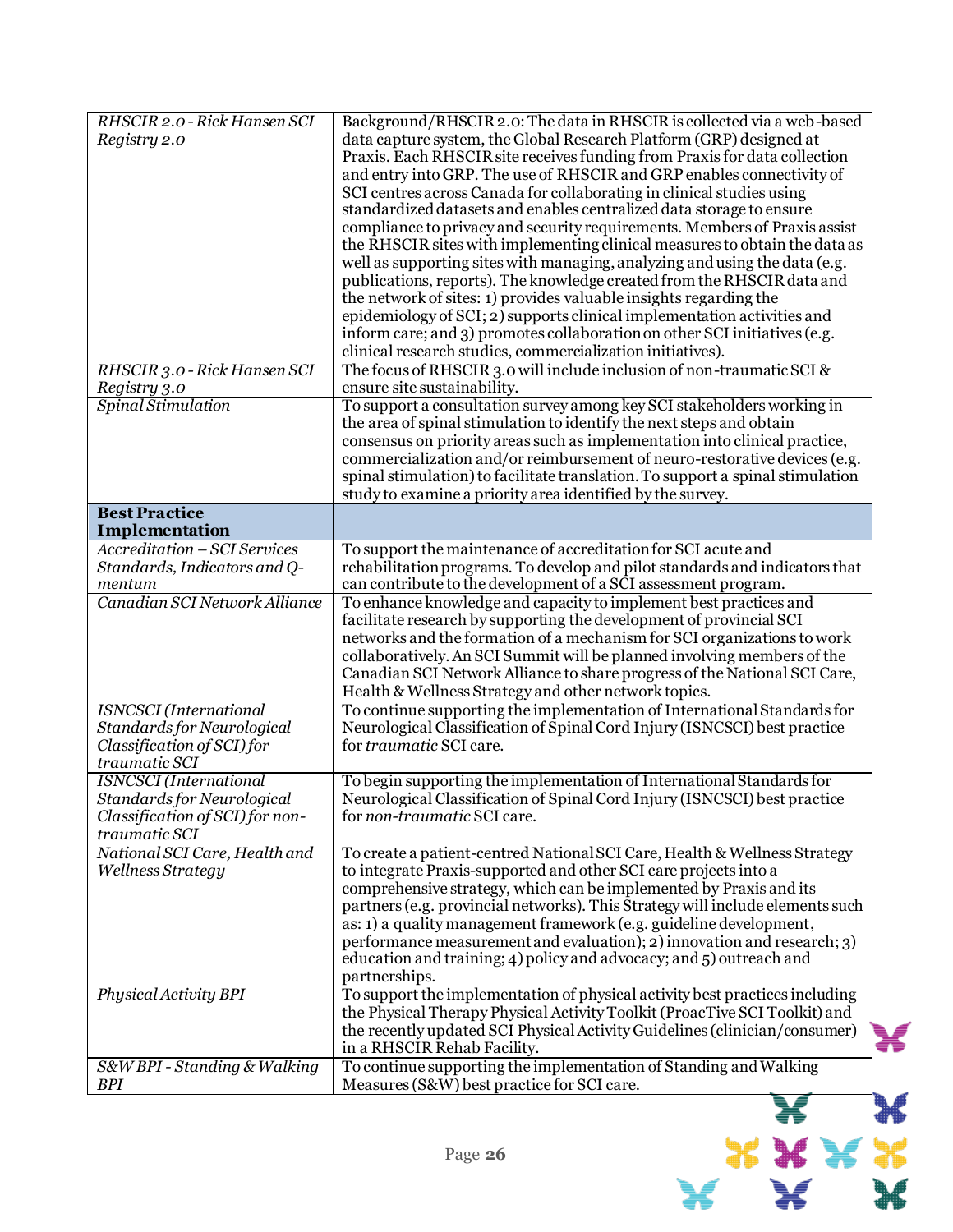| SCI Epidemiology (Traumatic<br>and Non-Traumatic)                                                         | To conduct studies to further understand the epidemiology, patient journey<br>and care following SCI (traumatic SCI and non-traumatic SCI) using data<br>from the RHSCIR and other data sources (e.g. Canadian Institutes for<br>Health Information).                                                                                                          |
|-----------------------------------------------------------------------------------------------------------|----------------------------------------------------------------------------------------------------------------------------------------------------------------------------------------------------------------------------------------------------------------------------------------------------------------------------------------------------------------|
| <b>SCI Guidelines and SCIRE</b><br>Professional                                                           | To develop SCI guidelines (standardized format) that can inform clinical<br>practice and the development of indicators, as well as to support updates to<br>SCIRE Professional site.                                                                                                                                                                           |
| <b>SCIM BPI - Spinal Cord</b><br><b>Independence Measure BPI</b>                                          | To continue supporting the implementation of Spinal Cord Independence<br>Measure (SCIM) best practice for SCI care.                                                                                                                                                                                                                                            |
| <b>SCI COVID Awards</b>                                                                                   | To support the development of expert and evidence-informed content<br>related to COVID-19 to improve the care, health and wellness of individuals<br>living with SCI in Canada. Examples include virtual service models, online<br>forms and toolkits.                                                                                                         |
| Commercialization                                                                                         |                                                                                                                                                                                                                                                                                                                                                                |
| BioDesign Israel - BioDesign-<br>based Development of<br>Innovative Solutions for Spinal<br>Cord Injuries | Biomedical research applied to SCI problems using a BioDesign approach.                                                                                                                                                                                                                                                                                        |
| Wheelchair Activity Tracker                                                                               | To support AI algorithm development and user testing of an innovative<br>technology to prevent pressure injuries.                                                                                                                                                                                                                                              |
| IC Impacts - Canadian-Indian<br>Research Collaborative in SCI<br><b>Innovations</b>                       | Support for emerging technologies that hold potential to benefit people with<br>SCIs in India, Canada and around the world                                                                                                                                                                                                                                     |
| <b>Investor/Pitch Events</b>                                                                              | Events at which start-ups that build products and services that have the<br>potential to transform the lives of those living with spinal cord injuries can<br>showcase their businesses.                                                                                                                                                                       |
| <b>SCI</b> Accelerate                                                                                     | The SCI Accelerate program offers seed grants and capacity building<br>activities to ventures. These include: research expertise & data access,<br>customer validation/access, external investor/mentor access and external<br>institutional funding. Post-prototype ventures are incorporated companies<br>which have finished their minimum viable products. |
| <b>SCI</b> Incubate                                                                                       | A funded six-month program for earlier stage innovation projects (pre-<br>prototype ventures), with solutions that address care and cure-related<br>treatments and overall quality of life for individuals with SCI, to scale their<br>innovations rapidly.                                                                                                    |
| <b>Informatics</b>                                                                                        |                                                                                                                                                                                                                                                                                                                                                                |
| <b>Emergency Department</b><br>Patient App                                                                | To develop a mobile application for both iOS and Android, which will allow<br>SCI patients to Emergency Departments to receive notifications when<br>called to see a doctor.                                                                                                                                                                                   |
| GRP - Global Research Platform                                                                            | Web-based data collection and warehousing platform designed to help<br>accelerate research by providing an easy, flexible platform to help<br>researchers and physicians run studies with a minimum of effort and<br>funding.                                                                                                                                  |
| Praxis Data Platform                                                                                      | A new web-based data collection and warehousing platform.                                                                                                                                                                                                                                                                                                      |

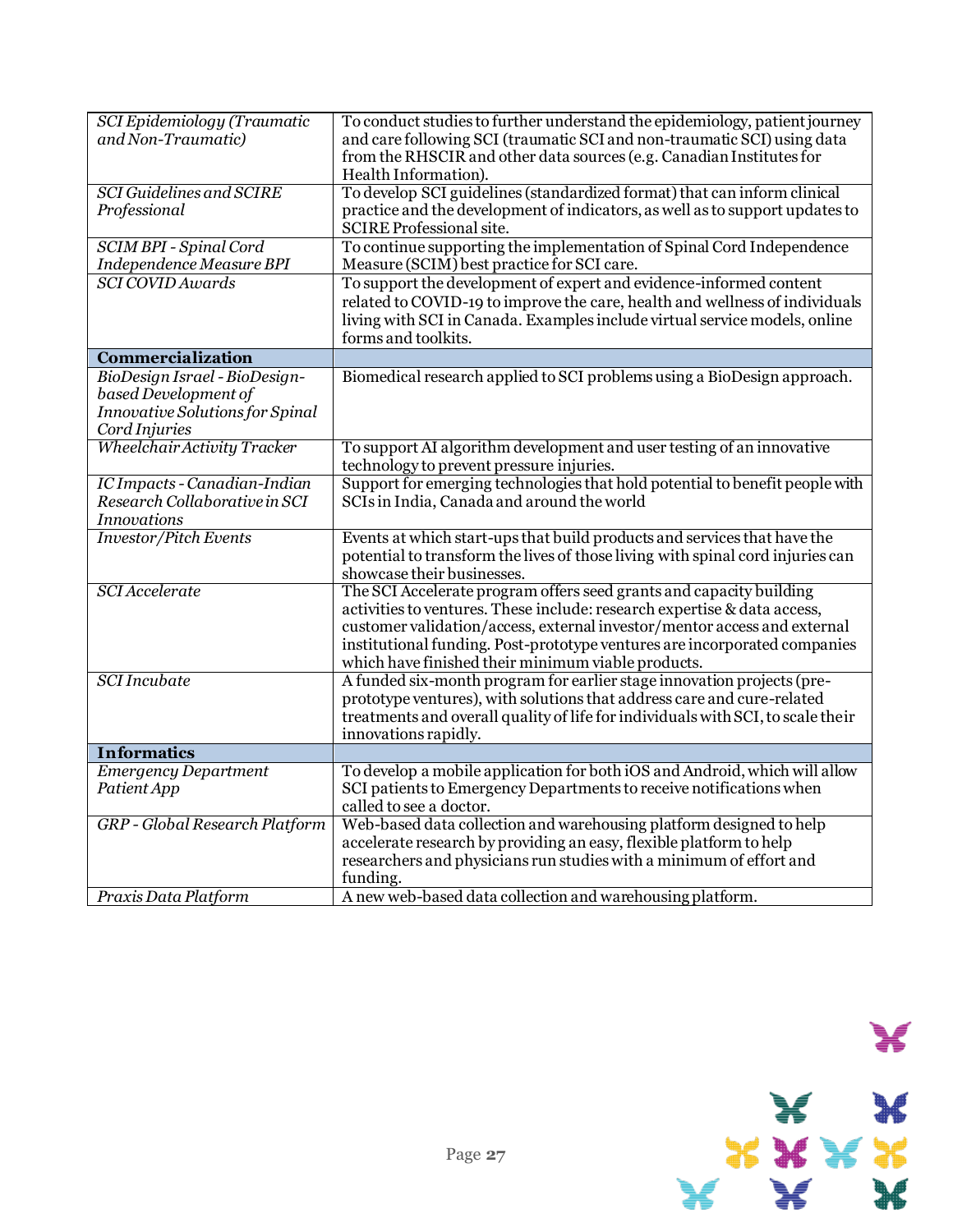### APPENDIX C: DOCUMENT LIST

To date, the following documents have been identified:

### **WD – Praxis Agreement**

• *Signed Contribution Agreement 2018-2022* includes Attachments A (Statement of Work) and B (Communications Protocol).

#### **Prior Evaluations**

- *Mid-Term Review of Rick Hansen Institute Initiatives Supported by Western Economic Diversification Canada* (August 2015).
- *Summative Review of Rick Hansen Institute Initiatives Supported by Western Economic Diversification Canada, 2013-2018* (July 2018) – *five related documents*
	- Final Report.
	- Document Review Report.
	- Key Informant Interview Report.
	- Survey Report.
	- Case Study Report.
- *Mid-Term Program Evaluation of Praxis Spinal Cord Institute Activities Funded by Western Economic Diversification Canada* (April 2020).
- *Evaluation of the Sex and Gender Equity Considerations in Praxis Spinal Cord Activities Funded by Western Economic Diversification Canada* (Dec 2020)*.*

#### **Praxis Planning and Reporting Documents**

- *2018-2022 Business Plan* for the Rick Hansen Institute. Submitted to Western Economic Diversification Canada June 15, 2018.
- *Rick Hansen Institute – WD Agreement (2018-2022) Results Framework*. February 20, 2018.
- Rick Hansen Institute *WD Operating Plan for Fiscal Year 2018-2019*. (Nov 2018)
- Rick Hansen Institute *WD Operating Plan for Fiscal Year 2019-2020*.
- Praxis Spinal Cord Institute *WD Operating Plan for Fiscal Year 2020-2021*.
- Praxis Spinal Cord Institute *WD Operating Plan for Fiscal Year 2021-2022*.
- Rick Hansen/Praxis Spinal Cord Institute *Semi-Annual Performance Measurement reports - Schedule E.* – available from Praxis.
- Western Economic Diversification Canada Performance Reporting Guidelines. *Progress and Final Report. Schedule E. Fiscal Year 2017-2018*. (May 18, 2018).

#### **Related Reports from Praxis**

- *Health Economics Summary* (Feb 2021)
- *SCI Landscape Analysis* (Nov 2021)
- *Bibliometric Analysis* (Jan 2022)
- *Meta-Evaluation Summary* (Apr 2021)
- *Impact Stories* (Dec 2021)

#### **Government of Canada Public Reports**

- Western Economic Diversification Canada's Reports and Publications, including annual reports to Parliament - available online at https://www.wd-deo.gc.ca/eng/15.asp.
	- Departmental Plans.

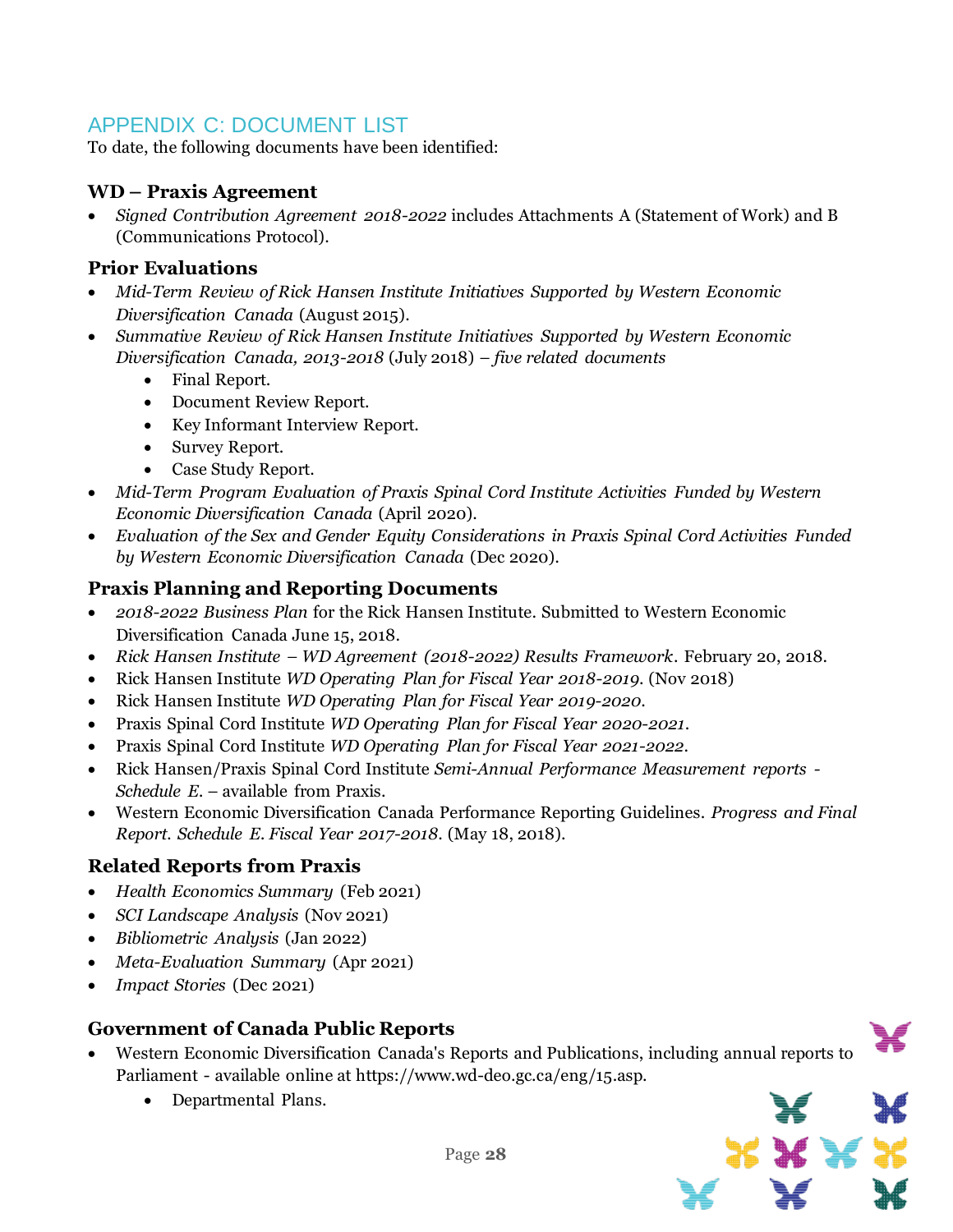- Departmental Results Report.
- Quarterly Financial Reports.
- Evaluation Coverage.
- Departmental Publications.
- Departmental Strategies.

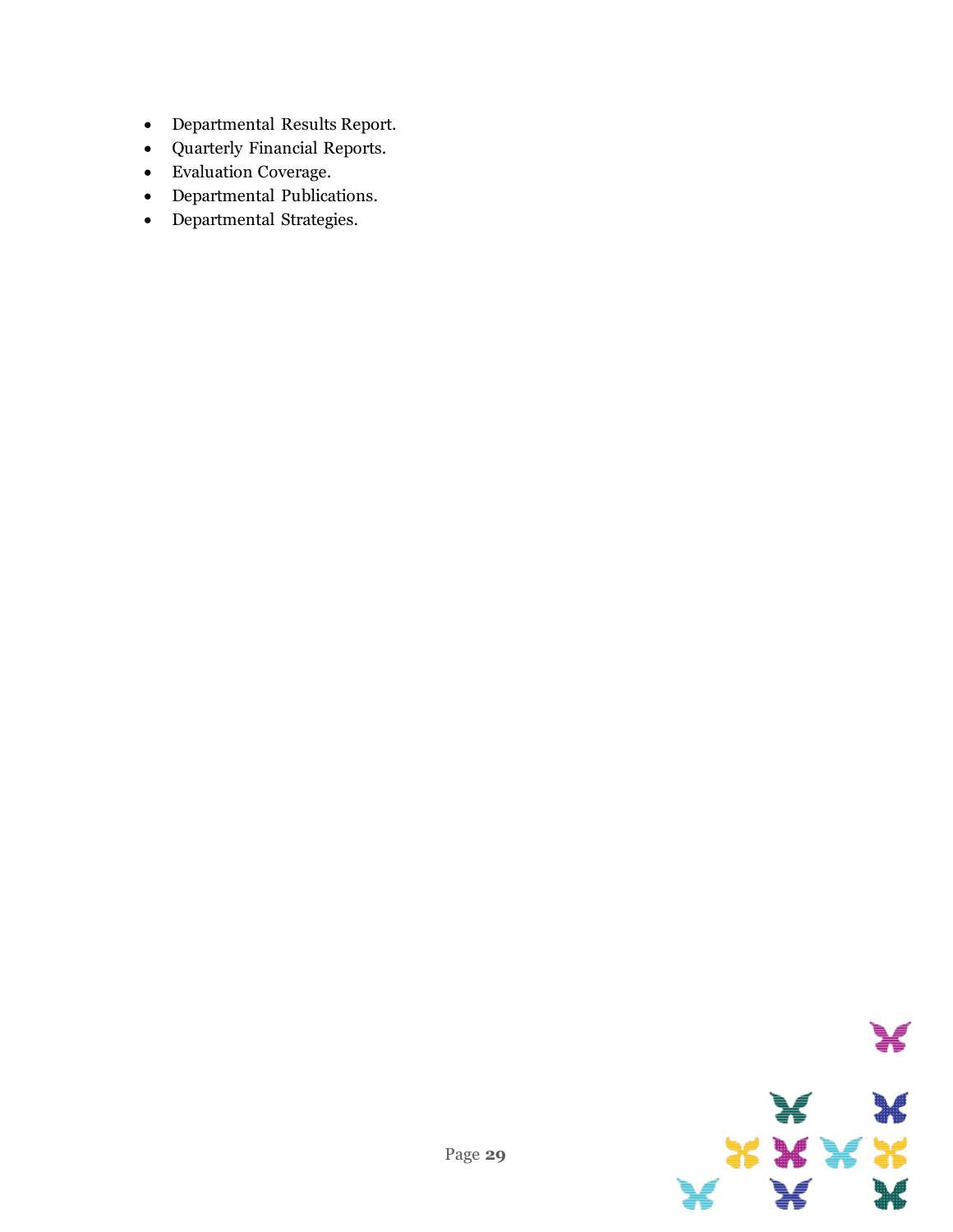| <b>Evaluation Question</b>                                                                                                                   | <b>Indicators</b>                                                                                                                                                                                                                                                                                       | <b>Threshold of Success</b>                                                                                                                                                               | Doc/Data<br>Review |                                 |                                                     |                                                   |                                        |                                              |                                 |
|----------------------------------------------------------------------------------------------------------------------------------------------|---------------------------------------------------------------------------------------------------------------------------------------------------------------------------------------------------------------------------------------------------------------------------------------------------------|-------------------------------------------------------------------------------------------------------------------------------------------------------------------------------------------|--------------------|---------------------------------|-----------------------------------------------------|---------------------------------------------------|----------------------------------------|----------------------------------------------|---------------------------------|
|                                                                                                                                              |                                                                                                                                                                                                                                                                                                         |                                                                                                                                                                                           |                    | <b>GBA</b><br><b>Evaluation</b> | <b>Health</b><br><b>Economics</b><br><b>Summary</b> | <b>SCI</b><br><b>Landscape</b><br><b>Analysis</b> | <b>Bibliometric</b><br><b>Analysis</b> | Meta-<br><b>Evaluation</b><br><b>Summary</b> | <b>Impact</b><br><b>Stories</b> |
| Relevance                                                                                                                                    |                                                                                                                                                                                                                                                                                                         |                                                                                                                                                                                           |                    |                                 |                                                     |                                                   |                                        |                                              |                                 |
| Does the Initiative<br>1.<br>continue to meet an<br>ongoing need and be<br>aligned to the federal<br>government's<br>priorities?             | SCI continues to have a<br>human and economic<br>cost.<br>Initiative is in line with<br>federal priorities<br>(budget, mandate)<br>letters, departmental<br>plans).                                                                                                                                     | Costs continue to<br>represent and are<br>projected to continue to<br>represent a substantial<br>social burden.<br>Initiative is in line with<br>priorities.                              | ✓                  |                                 | $\checkmark$                                        |                                                   |                                        |                                              |                                 |
| What are the<br>2.<br>Initiative's key<br>strengths and<br>challenges?                                                                       | Key strengths and<br>challenges of the<br>Initiative                                                                                                                                                                                                                                                    | Initiative has strengths<br>and challenges which<br>are distinctive relative<br>to other contributors.                                                                                    | ✓                  |                                 |                                                     | $\checkmark$                                      |                                        |                                              | ✓                               |
| What emerging<br>3.<br>opportunities,<br>including policy-<br>related opportunities,<br>could Praxis<br>contribute to in the<br>future?      | Emerging<br>opportunities, including<br>policy-related<br>opportunities                                                                                                                                                                                                                                 | Emerging opportunities<br>exist which Praxis could<br>contribute to moving<br>forward                                                                                                     | $\checkmark$       |                                 |                                                     | $\checkmark$                                      |                                        |                                              |                                 |
| <b>Implementation</b>                                                                                                                        |                                                                                                                                                                                                                                                                                                         |                                                                                                                                                                                           |                    |                                 |                                                     |                                                   |                                        |                                              |                                 |
| To what extent has the<br>4.<br>current Agreement<br>been implemented in<br>accordance with its<br>design, and delivered<br>planned outputs? | Comparison of plans to<br>actual implementation.<br>Explanations of gaps<br>between plans and<br>actual implementation.<br>Timing and level of<br>completion of activities<br>planned as part of<br>Attachment A of the<br>Contribution<br>Agreement (project<br>activities and<br>performance targets) | 100% of activities and<br>performance targets<br>completed/achieved<br>For any significant gap,<br>justifications are<br>documented and are<br>supported by good<br>management practices. | ✓                  |                                 |                                                     |                                                   |                                        | $\checkmark$                                 | $\checkmark$                    |

### APPENDIX D: DOCUMENT REVIEW EVALUATION-RELATED TASKS MATRIX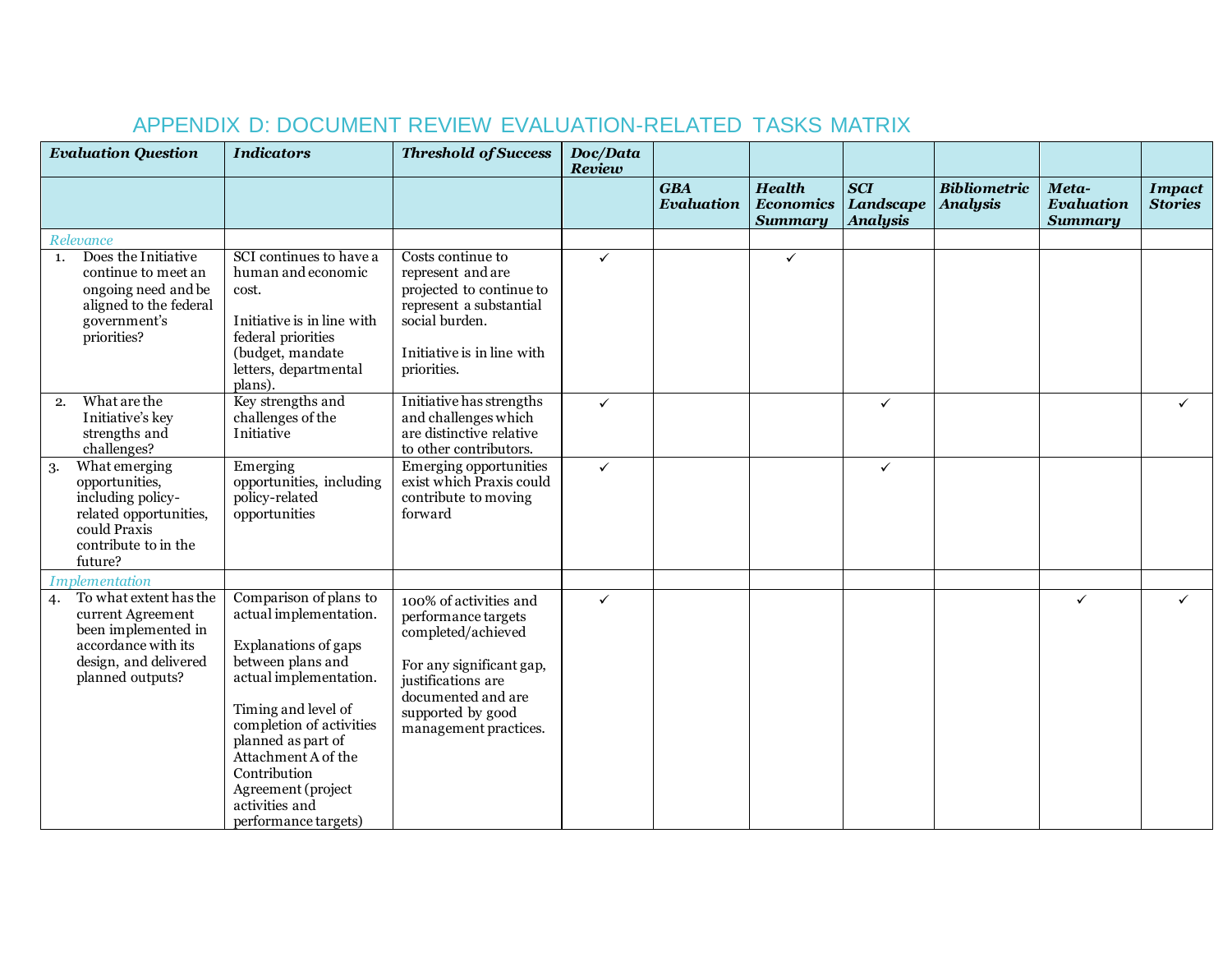|     | <b>Evaluation Question</b>                                                                                                                                | <b>Indicators</b>                                                                                                                                                                                               | <b>Threshold of Success</b>                                                                       | Doc/Data<br><b>Review</b> |                                 |                                                     |                                                   |                                        |                                              |                                 |
|-----|-----------------------------------------------------------------------------------------------------------------------------------------------------------|-----------------------------------------------------------------------------------------------------------------------------------------------------------------------------------------------------------------|---------------------------------------------------------------------------------------------------|---------------------------|---------------------------------|-----------------------------------------------------|---------------------------------------------------|----------------------------------------|----------------------------------------------|---------------------------------|
|     |                                                                                                                                                           |                                                                                                                                                                                                                 |                                                                                                   |                           | <b>GBA</b><br><b>Evaluation</b> | <b>Health</b><br><b>Economics</b><br><b>Summary</b> | <b>SCI</b><br><b>Landscape</b><br><b>Analysis</b> | <b>Bibliometric</b><br><b>Analysis</b> | Meta-<br><b>Evaluation</b><br><b>Summary</b> | <b>Impact</b><br><b>Stories</b> |
| -5. | How have the COVID-<br>19 pandemic and<br>recovery efforts<br>impacted the<br>Initiative in the short<br>to medium term?                                  | Comparison of plans to<br>actual implementation.<br>Explanations of COVID-<br>19 impacts on plans and<br>actual implementation.                                                                                 | Significant impacts are<br>documented and are<br>responded to using good<br>management practices. | ✓                         |                                 |                                                     |                                                   |                                        |                                              |                                 |
| 6.  | How has an<br><b>Integrated Knowledge</b><br>Translation (IKT)<br>approach been<br>implemented to<br>engage consumers in<br>the Initiative's<br>research? | <b>IKT</b> approach<br>implemented by the<br>Initiative                                                                                                                                                         | More consumers are<br>more engaged in<br>research during the<br>Initiative                        | $\checkmark$              | $\checkmark$                    |                                                     | $\checkmark$                                      |                                        |                                              | ✓                               |
| 7.  | How are sex and<br>gender equity (SGE)<br>considerations<br>incorporated by the<br>Initiative?                                                            | <b>SGE</b> considerations<br>incorporated by the<br>Initiative                                                                                                                                                  | More SGE<br>considerations are<br>incorporated during the<br>Initiative                           | ✓                         | $\checkmark$                    |                                                     |                                                   |                                        |                                              |                                 |
| 8.  | What improvements,<br>if any, could be made<br>to the implementation<br>to improve<br>achievement of the<br>expected outcomes?                            | Comparison of existing<br>practices with published<br>and/or forthcoming<br>best practices.                                                                                                                     | Not applicable. This is<br>descriptive.                                                           | $\checkmark$              | $\checkmark$                    |                                                     |                                                   |                                        | $\checkmark$                                 |                                 |
|     | <i><b>Outcomes</b></i>                                                                                                                                    |                                                                                                                                                                                                                 |                                                                                                   |                           |                                 |                                                     |                                                   |                                        |                                              |                                 |
| 9.  | To what extent has the<br>Initiative contributed<br>to:                                                                                                   | Level of awareness of<br>stakeholder groups<br>about progress, results,<br>and learnings from<br>Praxis' research studies<br>and KT products within<br>the SCI community in<br>Canada and/or<br>internationally | 75% are aware; evenly<br>distributed across<br>groups                                             | $\checkmark$              |                                 |                                                     | ✓                                                 |                                        | $\checkmark$                                 | ✓                               |
|     | Increased knowledge<br>about SCI<br>(translation).                                                                                                        | Number of publications<br>and presentations<br>(including RHSCIR sub-                                                                                                                                           | 70 articles submitted for<br>publication.<br>70 conference<br>presentations, reports.             | $\checkmark$              |                                 |                                                     |                                                   | $\checkmark$                           |                                              | $\checkmark$                    |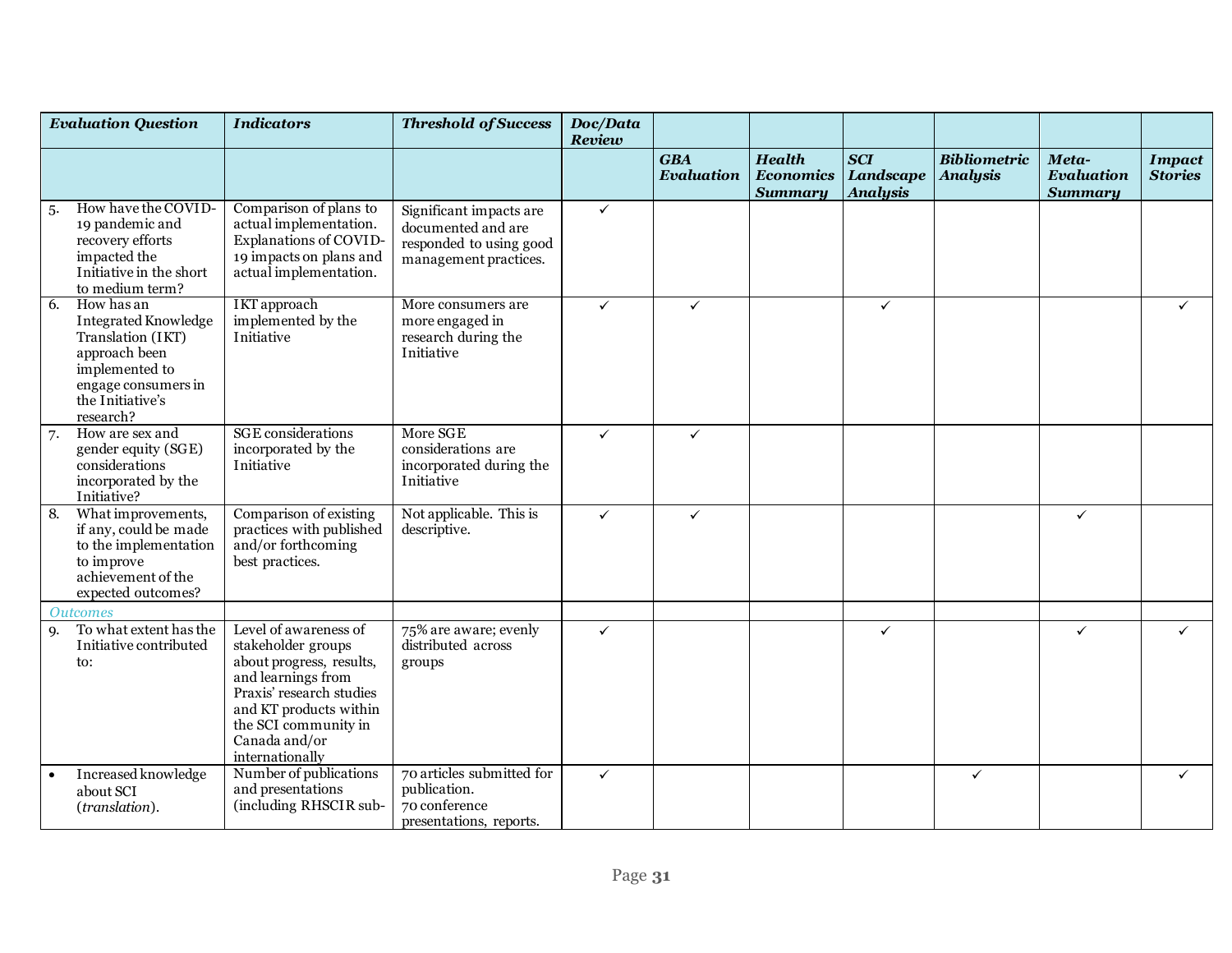|           | <b>Evaluation Question</b>                                      | <b>Indicators</b>                                                                                                                                                                                                                                                                                                                                        | <b>Threshold of Success</b>                                                                                                                                                                                                                                                                                   | Doc/Data<br>Review |                                 |                                                     |                                                   |                                        |                                              |                                 |
|-----------|-----------------------------------------------------------------|----------------------------------------------------------------------------------------------------------------------------------------------------------------------------------------------------------------------------------------------------------------------------------------------------------------------------------------------------------|---------------------------------------------------------------------------------------------------------------------------------------------------------------------------------------------------------------------------------------------------------------------------------------------------------------|--------------------|---------------------------------|-----------------------------------------------------|---------------------------------------------------|----------------------------------------|----------------------------------------------|---------------------------------|
|           |                                                                 |                                                                                                                                                                                                                                                                                                                                                          |                                                                                                                                                                                                                                                                                                               |                    | <b>GBA</b><br><b>Evaluation</b> | <b>Health</b><br><b>Economics</b><br><b>Summary</b> | <b>SCI</b><br><b>Landscape</b><br><b>Analysis</b> | <b>Bibliometric</b><br><b>Analysis</b> | Meta-<br><b>Evaluation</b><br><b>Summary</b> | <b>Impact</b><br><b>Stories</b> |
|           |                                                                 | set), by number and<br>theme.<br>Scientific impact of<br>2013-18 publications<br>(citation analysis) and<br>quality of publications<br>(journal impact factor).<br>Contributions to<br>regulatory milestones,<br>patents/licenses<br><b>Examples of Praxis TR</b><br>research studies and KT<br>products leading to new<br>insights or<br>collaborations | Praxis' WD-funded<br>publications have<br>positive bibliometric<br>indicators relative to<br>others in their sub-<br>fields.<br>20 regulatory<br>milestones,<br>patents/licenses<br>contributed to<br>5 examples that involve<br>knowledge uptake and<br>use leading to new<br>insights and<br>collaborations |                    |                                 |                                                     |                                                   |                                        |                                              |                                 |
| $\bullet$ | Improved delivery of<br>care (best practice<br>implementation). | Number of incremental<br>Rick Hansen SCI<br>Registry participants<br>who received best<br>practice care.                                                                                                                                                                                                                                                 | 1,950 participants who<br>received best practice<br>care                                                                                                                                                                                                                                                      | $\checkmark$       |                                 |                                                     |                                                   |                                        |                                              | $\checkmark$                    |
|           |                                                                 | Number of incremental<br>instances best practice<br>care has been provided<br>to a Rick Hansen SCI<br>Registry participant.                                                                                                                                                                                                                              | 3,800 instances best<br>practice care has been<br>provided                                                                                                                                                                                                                                                    |                    |                                 |                                                     |                                                   |                                        |                                              |                                 |
|           |                                                                 | Number of incremental<br>Rick Hansen SCI<br>Registry facilities<br>implementing two or<br>more best practices.                                                                                                                                                                                                                                           | 14 facilities<br>implementing best<br>practices.                                                                                                                                                                                                                                                              |                    |                                 |                                                     |                                                   |                                        |                                              |                                 |
|           |                                                                 | Examples of best<br>practices in SCI care<br>successfully<br>implemented within                                                                                                                                                                                                                                                                          | 5 examples                                                                                                                                                                                                                                                                                                    |                    |                                 |                                                     |                                                   |                                        |                                              |                                 |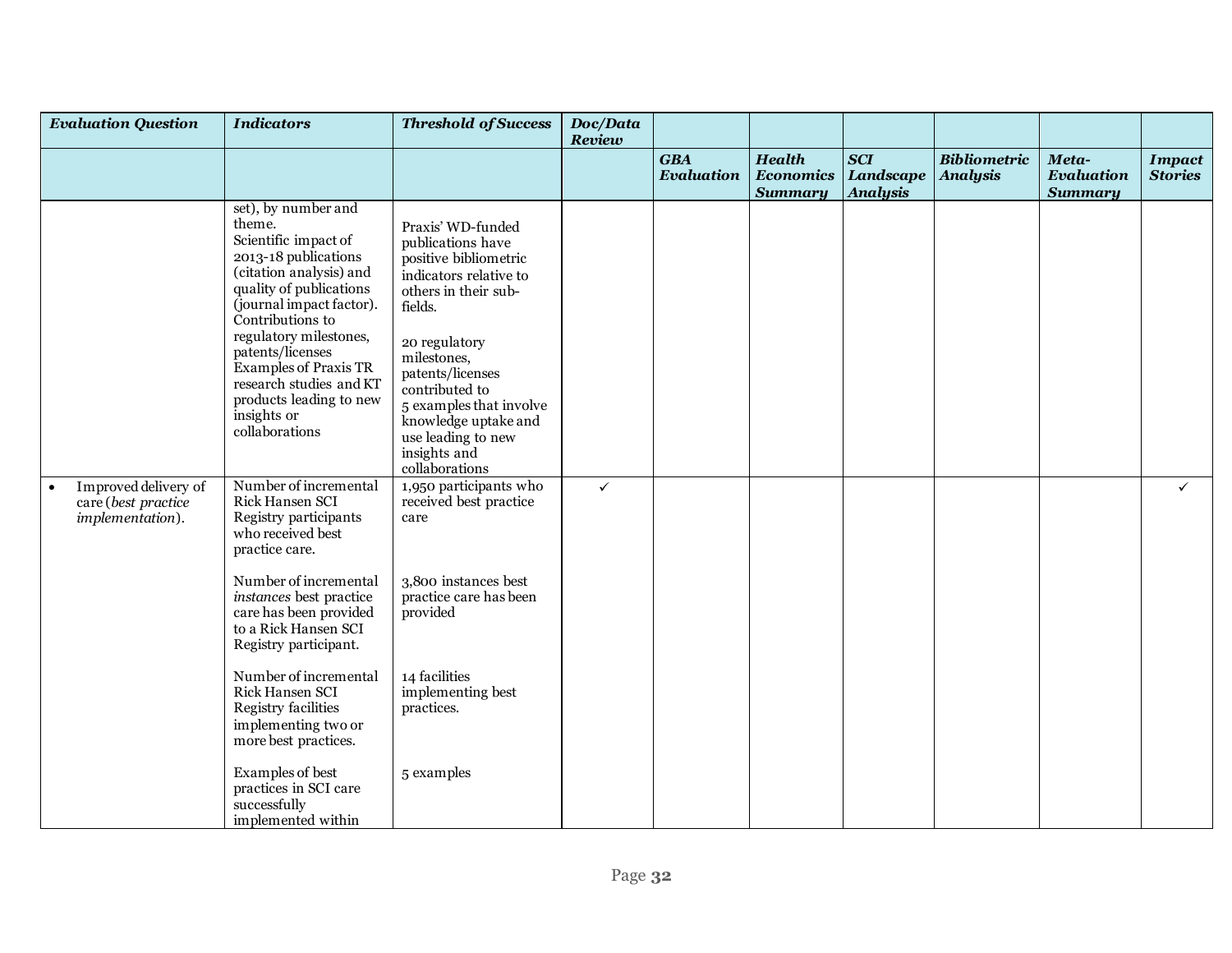| <b>Evaluation Question</b>                                                                                                        | <b>Indicators</b>                                                                                                                                          | <b>Threshold of Success</b>                                        | Doc/Data<br>Review |                                 |                                                     |                                                   |                                        |                                              |                                 |
|-----------------------------------------------------------------------------------------------------------------------------------|------------------------------------------------------------------------------------------------------------------------------------------------------------|--------------------------------------------------------------------|--------------------|---------------------------------|-----------------------------------------------------|---------------------------------------------------|----------------------------------------|----------------------------------------------|---------------------------------|
|                                                                                                                                   |                                                                                                                                                            |                                                                    |                    | <b>GBA</b><br><b>Evaluation</b> | <b>Health</b><br><b>Economics</b><br><b>Summary</b> | <b>SCI</b><br><b>Landscape</b><br><b>Analysis</b> | <b>Bibliometric</b><br><b>Analysis</b> | Meta-<br><b>Evaluation</b><br><b>Summary</b> | <b>Impact</b><br><b>Stories</b> |
|                                                                                                                                   | the SCI community in<br>Canada.                                                                                                                            |                                                                    |                    |                                 |                                                     |                                                   |                                        |                                              |                                 |
| Reduced health care<br>and consumer costs<br>(economic activity).                                                                 | Number of economic<br>analyses conducted                                                                                                                   | 9 economic-oriented<br>research products<br>completed              | $\checkmark$       |                                 | $\checkmark$                                        |                                                   |                                        |                                              | $\checkmark$                    |
|                                                                                                                                   | Examples of<br>anticipated cost<br>reductions from<br>delivery of care changes<br>(e.g. functional<br>improvements, reduced<br>secondary<br>complications) | 5 examples                                                         |                    |                                 |                                                     |                                                   |                                        |                                              |                                 |
| More innovations<br>being ready to<br>demonstrate or use<br>(commercialization).                                                  | Number of small- or<br>medium-sized<br>enterprises assisted.                                                                                               | 4 SMEs assisted                                                    | $\checkmark$       |                                 |                                                     |                                                   |                                        |                                              | $\checkmark$                    |
|                                                                                                                                   | Number of products,<br>processes, services or<br>technologies ready to<br>use.                                                                             | 4 products, processes,<br>services or technologies<br>ready to use |                    |                                 |                                                     |                                                   |                                        |                                              |                                 |
|                                                                                                                                   | Number of prototypes<br>ready for<br>demonstration.                                                                                                        | 14 prototypes ready for<br>demonstration                           |                    |                                 |                                                     |                                                   |                                        |                                              |                                 |
| 10. In what key ways have<br>the Initiative's<br>implementation and<br>outcomes changed<br>over the past nine (to<br>$15)$ years? | Key implementation<br>and outcome changes<br>since 2013 (2007)                                                                                             | 5 examples                                                         | $\checkmark$       |                                 |                                                     |                                                   |                                        | $\checkmark$                                 | $\checkmark$                    |
| 11. Is WD funding of<br>Praxis contributing to<br>long term Praxis<br>sustainability?                                             | Dollar value of funds<br>leveraged for WD-<br>funded Praxis projects.                                                                                      | \$4.2 million.                                                     | ✓                  |                                 |                                                     |                                                   |                                        |                                              |                                 |
|                                                                                                                                   | Dollar value of funds<br>from other sources for<br>all Praxis projects                                                                                     | $$16.5$ million                                                    |                    |                                 |                                                     |                                                   |                                        |                                              |                                 |